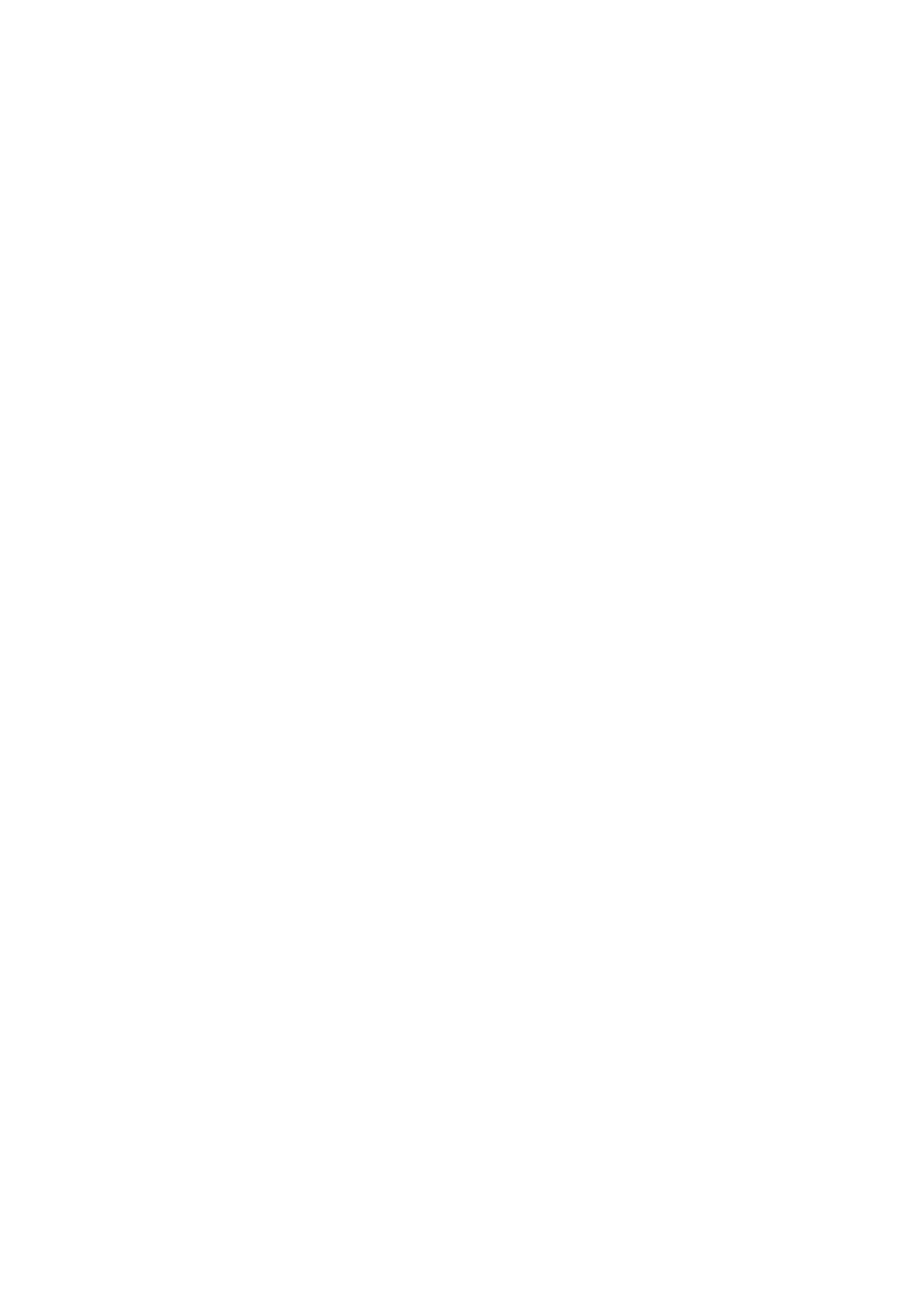### **CONTENTS**

#### **PREAMBLE**

Statutory context Conclusion

#### **DETERMINATION**

# **PART 1—INTRODUCTORY MATTERS**

- 1.1 Short Title
- 1.2 Commencement
- 1.3 Content and intent
- 1.4 References to Dates
- 1.5 Terms used
- 1.6 Conditions of service
- 1.7 Salaries
- 1.8 Salary Packaging

#### **FIRST SCHEDULE**

### **SPECIAL DIVISION AND PRESCRIBED OFFICE HOLDERS**

#### **PART 1—SALARY**

1.1 Salary

Table 1: Special Division CEOs

Table 2: Prescribed Office Holders

Table 3: Special Division Non-CEOs

# **PART 2—CLASSIFICATION FRAMEWORK FOR SPECIAL DIVISION OFFICES**

2.1 General

 Table 4: Annual salary range for the classification of Chief Executive Officers in the Special Division of the Public Service

 Table 5: Annual salary range for the classification of non-Chief Executive Officers in the Special Division of the Public Service

#### **PART 3—MOTOR VEHICLE BENEFITS**

- 3.1 General
- 3.2 Notional value of the lease and the cost to the Office Holder Table 6: Notional Value of a Motor Vehicle Table 7: Value of a Motor Vehicle Formula
- 3.3 Choice of motor vehicle
- 3.4 Cash value of the motor vehicle benefit Table 8: Cash Value of a Motor Vehicle

#### **PART 4—DISTRICT AND TRAVEL ALLOWANCES**

- 4.1 District Allowances
	- Table 9: District Allowances
- 4.2 Travel Allowances—Annual Leave Travel Concessions Table 10: Travel Allowances—Annual Leave Travel Concessions

#### **PART 5—HOUSING AND UTILITIES**

- 5.1 Rental Subsidies Table 11: Rental Subsidies
- 5.2 Home ownership subsidies
- Table 12: Home Ownership Subsidies
- 5.3 Electricity subsidies Table 13: Electricity Subsidies

#### **PART 6—SUPERANNUATION ENTITLEMENTS**

6.1 Superannuation Entitlements

### **SECOND SCHEDULE SENIOR LEGAL OFFICES**

# **PART 1—SALARY**

 1.1 Salary Table 14: Remuneration and Offices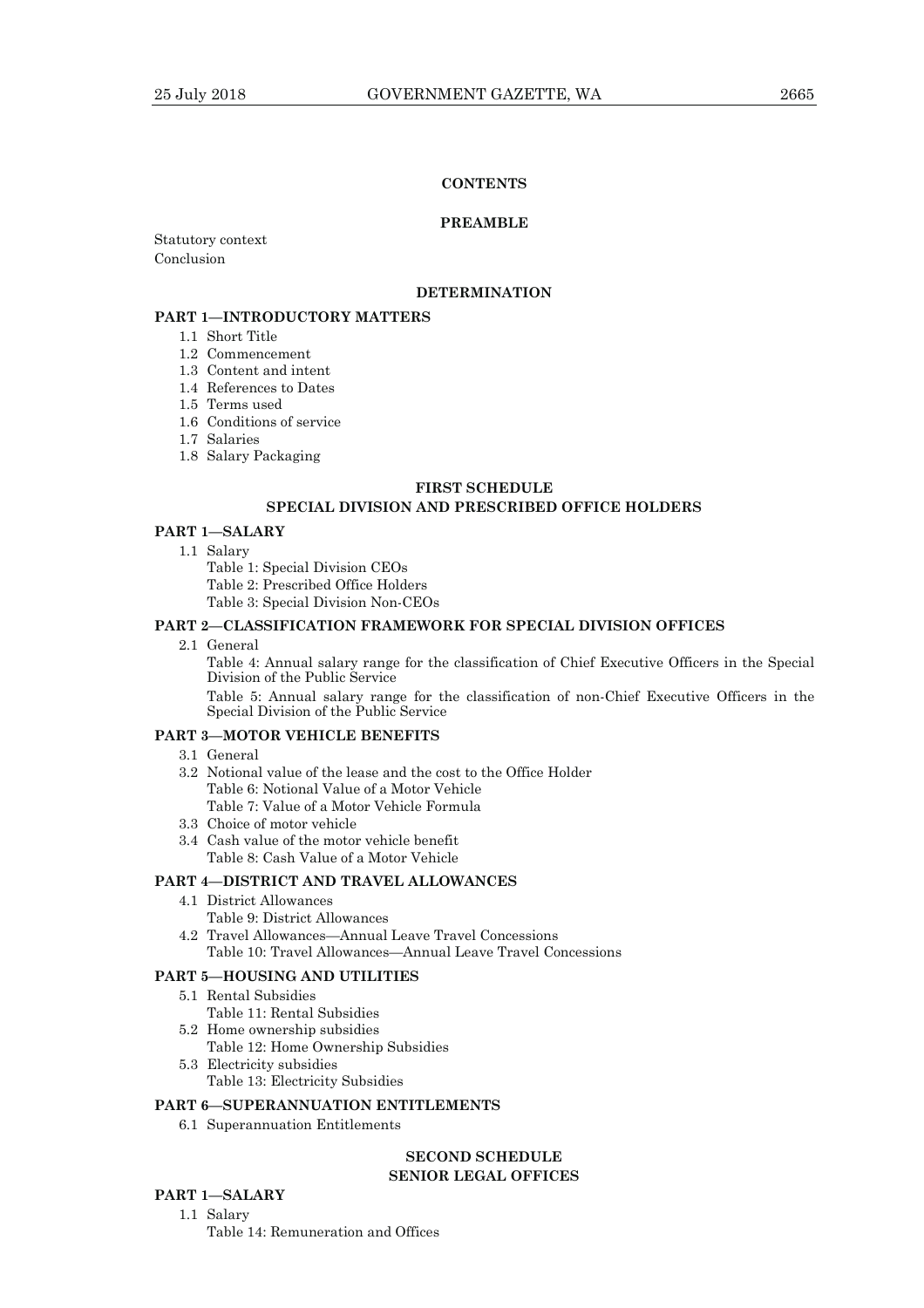#### **PART 2—CLASSIFICATION FRAMEWORK**

2.1 General

Table 15: Indicative annual salary range for the classification of Senior Legal Offices

#### **PART 3—MOTOR VEHICLE BENEFITS**

# **THIRD SCHEDULE COURT REGISTRARS**

#### **PART 1—SALARY**

 Table 16: Annual salary for Court Registrars **PART 2—MOTOR VEHICLE BENEFITS** 

# **FOURTH SCHEDULE**

### **DIRECTOR OF PUBLIC PROSECUTIONS AND DEPUTY DIRECTOR OF PUBLIC PROSECUTIONS**

# **PART 1—SALARY AND ALLOWANCES**

- 1.1 Director of Public Prosecutions
- 1.2 Deputy Director of Public Prosecutions

# **PART 2—MOTOR VEHICLE BENEFITS**

2.1 Motor Vehicle Entitlement

# **FIFTH SCHEDULE**

### **CLERKS AND DEPUTY CLERKS OF THE PARLIAMENT**

### **PART 1—SALARY**

Table 17: Annual salary for the Clerks and Deputy Clerks of the Parliament

### **PART 2—MOTOR VEHICLE BENEFITS**

# **SIXTH SCHEDULE**

# **SOLICITOR-GENERAL**

# **PART 1—REMUNERATION**

**PART 2—MOTOR VEHICLE BENEFITS** 

# **SEVENTH SCHEDULE CHIEF PSYCHIATRIST**

# **PART 1—REMUNERATION**

**PART 2—MOTOR VEHICLE BENEFITS** 

# **EIGHTH SCHEDULE CHIEF HEALTH OFFICER**

**PART 1—REMUNERATION PART 2—MOTOR VEHICLE BENEFITS**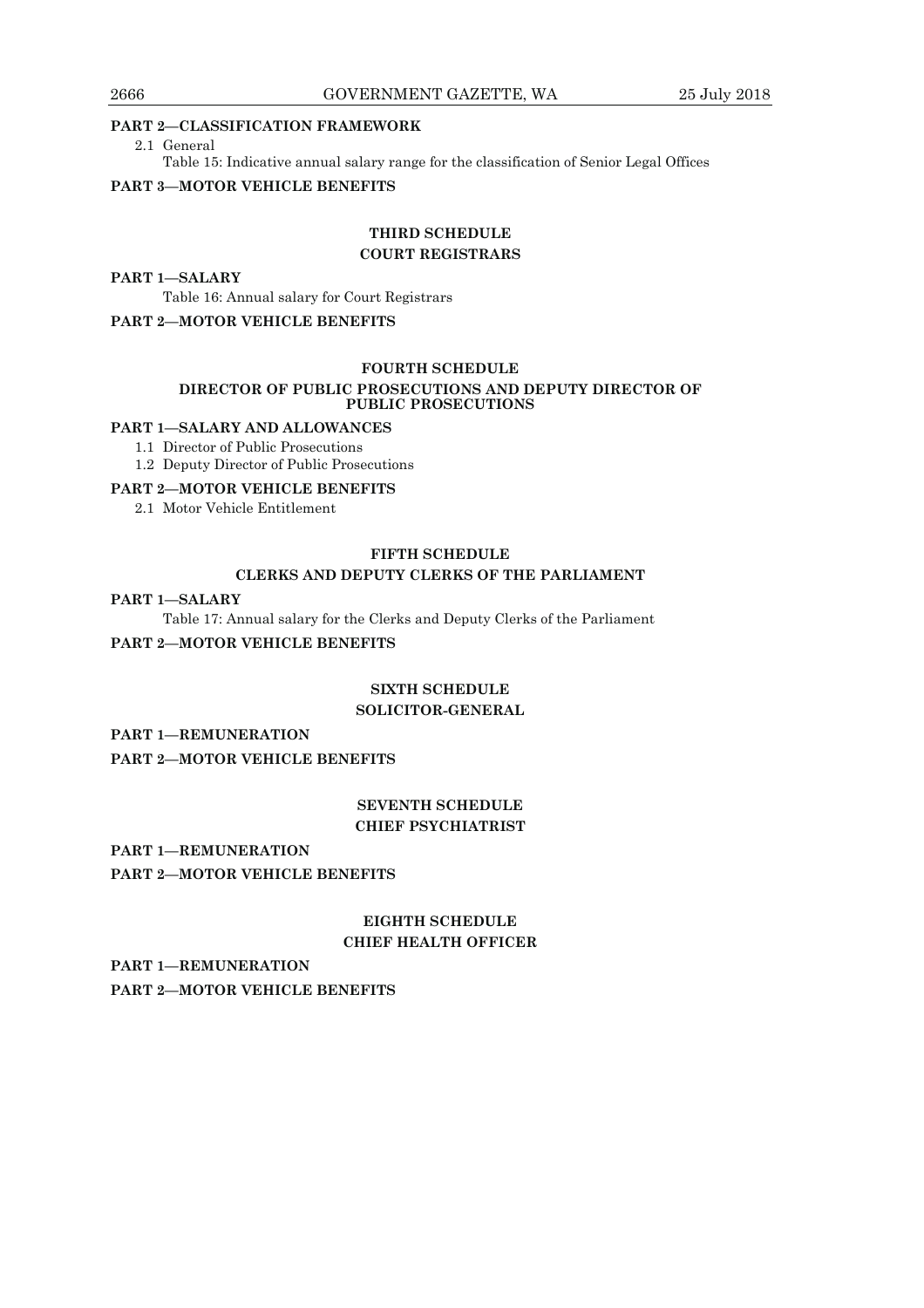# **PREAMBLE**

#### **Statutory context**

(1) In accordance with the *Salaries and Allowances Act 1975* ("the Act"), the Salaries and Allowances Tribunal is empowered to set the remuneration to be paid or provided to—

- (a) the Clerk of the Legislative Council or Clerk of the Legislative Assembly or the Deputy Clerk of either House (section 6(1)(c));
- (b) officers of the Public Service holding offices including in the Special Division of the Public Service (section 6(1)(d)); and
- (c) a person holding any other office of a full-time nature, created or established under a law of the State, that is prescribed for the purposes of this section, but not being an office the remuneration for which is determined by or under any industrial award or agreement made or in force under any other law of the State (section  $6(1)(e)$ ).

(2) This determination is subject to the restrictive provisions of the *Salaries and Allowances (Debt and Deficit Remediation) Act 2018*, which commenced in February 2018 and prevents the Tribunal, until July 2021, from increasing remuneration provided for the offices listed above.

(3) While remuneration cannot be increased, the *Salaries and Allowances (Debt and Deficit Remediation) Act 2018* allows for positions to be reclassified by the Tribunal when there has been changes in the position's work value.

(4) There is a general expectation that office holders will meet the challenges of changing roles and responsibilities arising from policy initiatives, changing priorities and the demands of the community. To achieve an increase in classification, the changes in the work value of the position must be significant and sustained, and clearly change the character of the office.

(5) While the *Salaries and Allowances (Debt and Deficit Remediation) Act 2018* temporarily removes the Tribunal's obligation, under section 8(a) of the Act, to make annual determinations for offices identified in sections 6(1)(c), (d) and (e), the Tribunal has resolved to issue this determination to consolidate the numerous variations since 20 June 2017, the date of its previous determination.

#### **Conclusion**

(6) The determination provides no increases in remuneration for offices identified in sections  $6(1)(c)$ , (d) and (e) of the Act.

(7) Some minor amendments are included for certain allowances, and are intended to provide clarity to administering authorities.

(8) The determination will now issue.

Signed on 25 June 2018.

Chair. Member. Member.

M. SEARES, AO B. A. SARGEANT, PSM C. P. MURPHY, PSM

Salaries and Allowances Tribunal.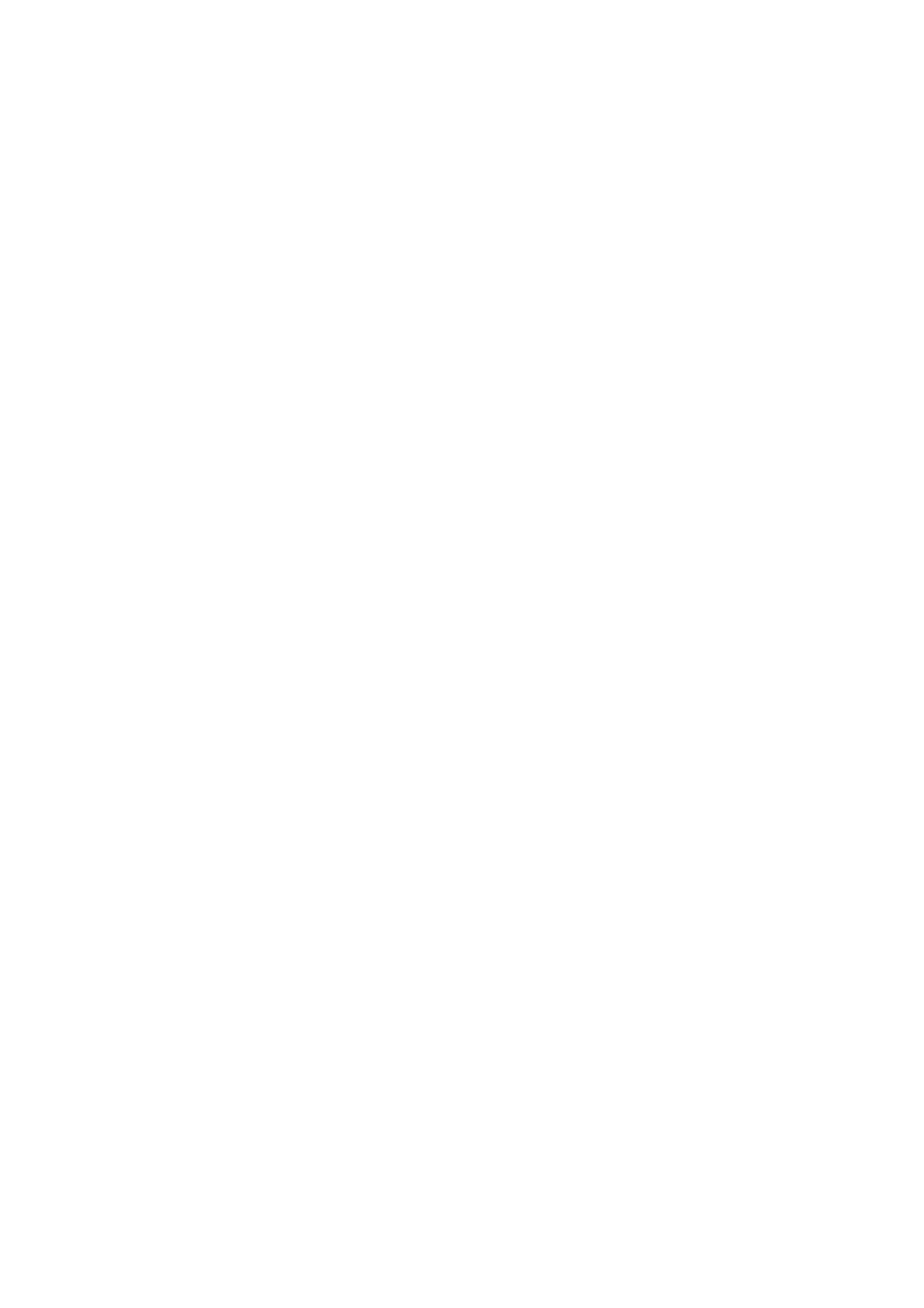# **DETERMINATION**

# **PART 1—INTRODUCTORY MATTERS**

*This Part deals with some matters that are relevant to the Determination generally.* 

#### **1.1 Short Title**

This Determination may be cited as the *Special Division, Prescribed Office Holders and Clerks of the Parliament Determination No. 1 of 2018*.

#### **1.2 Commencement**

This Determination comes into operation on 1 July 2018.

#### **1.3 Content and intent**

(1) Pursuant to the *Salaries and Allowances Act 1975* ('the Act') this determination provides for the salary, allowances and other benefits to be paid, provided or reimbursed to—

- (a) the Clerk of the Legislative Council or Clerk of the Legislative Assembly or the Deputy Clerk of either House (section 6(1)(c));
- (b) officers of the Public Service holding offices including in the Special Division of the Public Service (section  $6(1)(d)$ ); and
- (c) a person holding any other office of a full-time nature, created or established under a law of the State, that is prescribed for the purposes of this section, but not being an office the remuneration for which is determined by or under any industrial award or agreement made or in force under any other law of the State (section 6(1)(e)).

#### **1.4 References to Dates**

(1) In this Determination, a reference to "a year" or "per annum" relates to a financial year.

(2) Where benefits or entitlements are provided with specific reference to "a financial year", these cease on and from 30 June each year and, unless otherwise specified in this Determination, no unexpended amount can be carried over to later financial years.

#### **1.5 Terms used**

In this Determination, unless the contrary intention appears—

- **remuneration** means salary, allowances, fees, emoluments and benefits (whether in money or not);
- **salary** means the portion of remuneration which is paid as money;
- **Special Division officer** means the holder of an office which has been included in the Special Division of the Public Service pursuant to section 38 of the *Public Sector Management*  Act 1994 and for the purposes of section  $6(1)(d)$  of the Act;
- **Prescribed Officer** means the holder of an office which has been created or established under a law of the State, that is prescribed for the purposes of section 6(1)(e) of the Act.

**Tribunal** means the Salaries and Allowances Tribunal.

#### **1.6 Conditions of service**

(1) Unless the conditions of service of a Special Division officer or Prescribed Officer are determined pursuant to a law of the State other than the Act, the conditions of service specified in this determination will apply.

(2) To the extent that terms and conditions of employment affect remuneration (e.g. paid leave), office holders listed in this Schedule are entitled to the same terms and conditions as contained in the *Public Service Award 1992* as at the date of this determination and the *Public Service and Government Officers General Agreement 2017.*

(3) Where there is any inconsistency between this determination and the terms and conditions of the *Public Service Award 1992* and the *Public Service and Government Officers General Agreement 2017*, the conditions of service specified in this determination shall prevail to the extent of any inconsistency.

#### **1.7 Salaries**

(1) All salaries stated in the Schedules of this determination are inclusive of annual leave loading.

(2) A person holding more than one Special Division or Prescribed Office, shall receive remuneration for one office only, being the office classified or remunerated at the highest level.

#### **1.8 Salary Packaging**

(1) An Office holder identified in this determination is entitled to participate in salary packaging arrangements for superannuation and novated leases in accordance with the "Guidelines for Salary Packaging in the WA Public Sector" issued by the Department of Mines, Industry Regulation and Safety.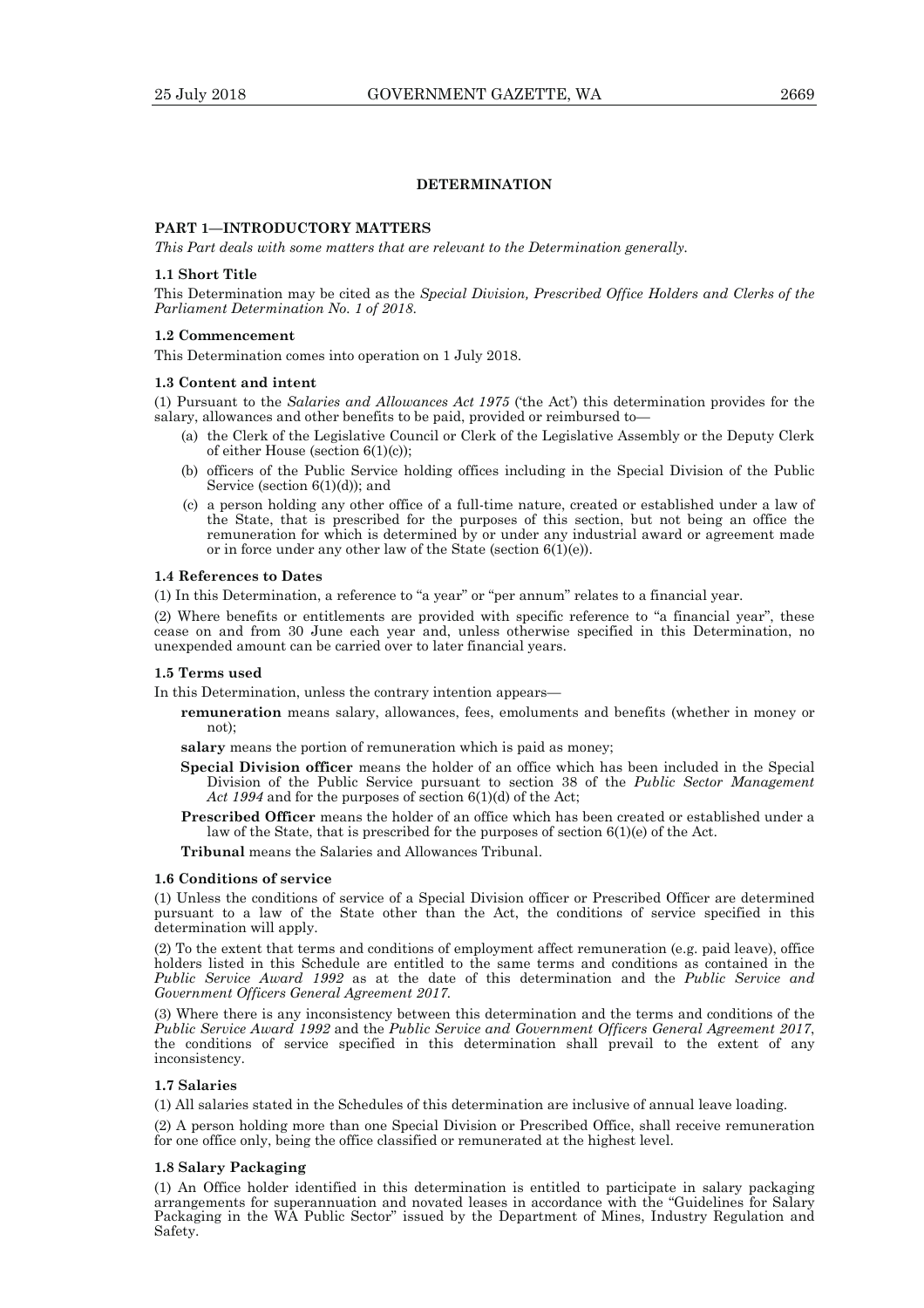# **FIRST SCHEDULE**

# **SPECIAL DIVISION AND PRESCRIBED OFFICE HOLDERS**

# **PART 1—SALARY**

*This Part deals with the salary payable to Special Division and Prescribed Office Holders listed below.* 

# **1.1 Salary**

(1) The annual salaries specified in the Tables of this Part apply to the holders of the corresponding offices.

| SPECIAL DIVISION CEOs             |                                                                                                 |                  |                      |                                                                                 |
|-----------------------------------|-------------------------------------------------------------------------------------------------|------------------|----------------------|---------------------------------------------------------------------------------|
| Office                            | <b>Department or Agency</b>                                                                     | Band             | <b>Office Holder</b> | <b>Salary</b>                                                                   |
| Director General                  | Biodiversity, Conservation and<br>Attractions                                                   | $\overline{2}$   | M Webb               | \$319,881                                                                       |
| <b>Chief Executive</b><br>Officer | Botanic Gardens and Parks<br>$\overline{4}$<br>Authority                                        |                  | M Webb               | See Director<br>General,<br>Biodiversity,<br>Conservation<br>and<br>Attractions |
| Managing Director                 | Central Regional TAFE                                                                           | 4                | W Swetman            | \$215,000                                                                       |
| <b>Chief Executive</b><br>Officer | ChemCentre                                                                                      | $\overline{4}$   | Vacant               | $\mathcal{S}$ -                                                                 |
| Director General                  | Communities                                                                                     | $\mathbf{1}$     | G Searle             | \$428,500                                                                       |
| Registrar                         | Department of the Registrar,<br>Western Australian<br><b>Industrial Relations</b><br>Commission | $\overline{4}$   | S Bastian            | \$220,056                                                                       |
| Director General                  | Education                                                                                       | $\mathbf{1}$     | S O'Neill            | \$441,406                                                                       |
| Director General                  | Finance                                                                                         | $\mathbf{1}$     | A Nolan              | \$402,288                                                                       |
| Director                          | Gascoyne Development<br>Commission                                                              | $\overline{4}$   | G Robins             | \$210,858                                                                       |
| Director                          | Goldfields-Esperance<br>Development Commission                                                  | $\overline{4}$   | Vacant               | \$-                                                                             |
| <b>Chief Executive</b><br>Officer | Government Employees<br>Superannuation Board                                                    | $\overline{2}$   | Vacant               | $\mathcal{L}$                                                                   |
| Director                          | Great Southern Development<br>Commission                                                        | $\overline{4}$   | <b>B</b> Manning     | \$202,631                                                                       |
| <b>Managing Director</b>          | Insurance Commission of<br>Western Australia                                                    | $\overline{2}$   | R Whithear           | \$341,567                                                                       |
| Director General                  | Jobs, Tourism, Science and<br>Innovation                                                        | $\mathbf{1}$     | Vacant               | $\frac{2}{3}$                                                                   |
| Director General                  | Justice                                                                                         | $\mathbf{1}$     | A Tomison            | \$389,500                                                                       |
| Director                          | Kimberley Development<br>Commission                                                             | $\overline{4}$   | J Gooding            | \$202,631                                                                       |
| Director General                  | Local Government, Sport and<br>Cultural Industries                                              | $\overline{2}$   | D Ord                | \$304,151                                                                       |
| Commissioner                      | Mental Health Commission                                                                        | $\sqrt{2}$       | T Marney             | \$367,070                                                                       |
| <b>Chief Executive</b><br>Officer | Metropolitan Cemeteries<br>Board                                                                | $\sqrt{4}$       | P Deague             | \$220,056                                                                       |
| <b>Chief Executive</b><br>Officer | Metropolitan Redevelopment<br>Authority                                                         | 3                | Vacant               | $\mathcal{S}$ -                                                                 |
| Director                          | Mid-West Development<br>Commission                                                              | $\overline{4}$   | G Treasure           | \$204,246                                                                       |
| <b>Chief Executive</b><br>Officer | Minerals Research Institute of<br>Western Australia                                             | 4                | M Woffenden          | \$235,539                                                                       |
| Director General                  | Mines, Industry Regulation<br>and Safety                                                        | $\boldsymbol{2}$ | D Smith              | \$367,070                                                                       |
| <b>Managing Director</b>          | North Metropolitan TAFE                                                                         | $\,3$            | M Hoad               | \$235,539                                                                       |
| Managing Director                 | North Regional TAFE                                                                             | 4                | K Doig               | \$215,000                                                                       |

# **Table 1: Special Division CEOs**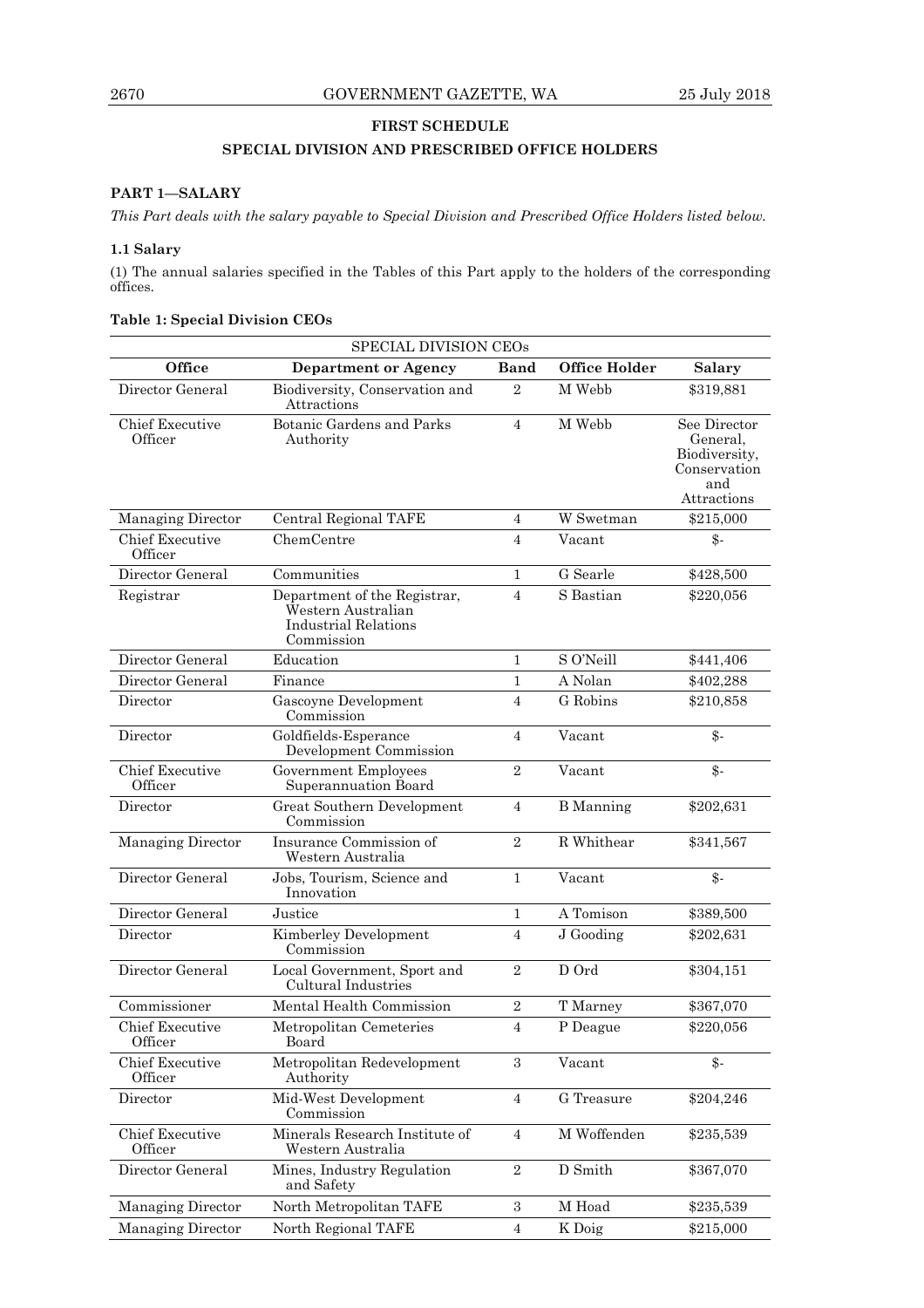|                                       | SPECIAL DIVISION CEOS                                   | Band           |                      |                                                                                 |
|---------------------------------------|---------------------------------------------------------|----------------|----------------------|---------------------------------------------------------------------------------|
| Office                                | Department or Agency                                    |                | <b>Office Holder</b> | <b>Salary</b>                                                                   |
| Director                              | Peel Development Commission                             | $\overline{4}$ | A Ward               | \$202,631                                                                       |
| Director                              | Pilbara Development<br>Commission                       | $\overline{4}$ | T Hill               | \$210,858                                                                       |
| Director General                      | Planning, Lands and Heritage                            | $\overline{2}$ | G McGowan            | \$343,800                                                                       |
| Director General                      | Premier and Cabinet                                     | 1              | D Foster             | \$441,406                                                                       |
| Director General                      | Primary Industries and<br>Regional Development          | $\overline{2}$ | D Addis              | \$319,881                                                                       |
| <b>Chief Executive</b><br>Officer     | <b>Public Transport Authority</b>                       | $\sqrt{2}$     | R Sellers            | See Director<br>General,<br>Department<br>of Transport                          |
| <b>Chief Executive</b><br>Officer     | Rottnest Island Authority<br>$\overline{4}$             |                | M Webb               | See Director<br>General,<br>Biodiversity,<br>Conservation<br>and<br>Attractions |
| <b>Small Business</b><br>Commissioner | <b>Small Business Development</b><br>Corporation        | 4              | D Eaton              | \$231,355                                                                       |
| Managing Director                     | South Metropolitan TAFE                                 | 3              | T Durant             | \$235,539                                                                       |
| Managing Director                     | South Regional TAFE                                     | $\overline{4}$ | D Anderson           | \$215,000                                                                       |
| Director                              | South West Development<br>Commission                    | $\overline{4}$ | Vacant               | $\mathcal{S}$ -                                                                 |
| <b>Chief Executive</b><br>Officer     | State Supply Commission                                 | $\overline{4}$ | Vacant               | $\mathcal{S}$ -                                                                 |
| Director General                      | Training and Workforce<br>Development                   | $\overline{2}$ | A Driscoll           | \$304,151                                                                       |
| Director General                      | Transport                                               | $\mathbf{1}$   | R Sellers            | \$402,288                                                                       |
| <b>Under Treasurer</b>                | Treasury                                                | 1              | M Barnes             | \$441,406                                                                       |
| Director General                      | Water and Environmental<br>Regulation                   |                | M Rowe               | \$304,151                                                                       |
| <b>Chief Executive</b>                | Western Australian Land<br><b>Information Authority</b> | 3              | Vacant               | $\mathcal{S}$ -                                                                 |
| Director                              | Wheatbelt Development<br>Commission                     | 4              | W Newman             | \$202,631                                                                       |
| <b>Chief Executive</b><br>Officer     | WorkCover Western Australia<br>Authority                | $\overline{4}$ | M Reynolds           | \$235,539                                                                       |
| <b>Chief Executive</b><br>Officer     | Zoological Parks Authority                              | $\overline{4}$ | M Webb               | See Director<br>General,<br>Biodiversity,<br>Conservation<br>and<br>Attractions |

# **Table 2: Prescribed Office Holders**

| PRESCRIBED OFFICE HOLDERS             |                                                     |                |                        |  |  |  |
|---------------------------------------|-----------------------------------------------------|----------------|------------------------|--|--|--|
| Office                                | Department or Agency                                | Office Holder  | Salary                 |  |  |  |
| Commissioner for Equal<br>Opportunity | Equal Opportunity<br>Commissioner                   | A Lucas        | \$252,020              |  |  |  |
| Commissioner                          | Fire and Emergency Services                         | D Klemm        | \$304,151              |  |  |  |
| General Manager                       | Forest Products Commission                          | S West         | \$263,900              |  |  |  |
| Chief Health Officer                  | Health                                              | T Weeramanthri | See Eighth<br>Schedule |  |  |  |
| Director                              | Health and Disability Services<br>Complaints Office | S Cowie        | \$235,539              |  |  |  |
| State Librarian                       | Library Board of Western<br>Australia               | M Allen        | \$235,539              |  |  |  |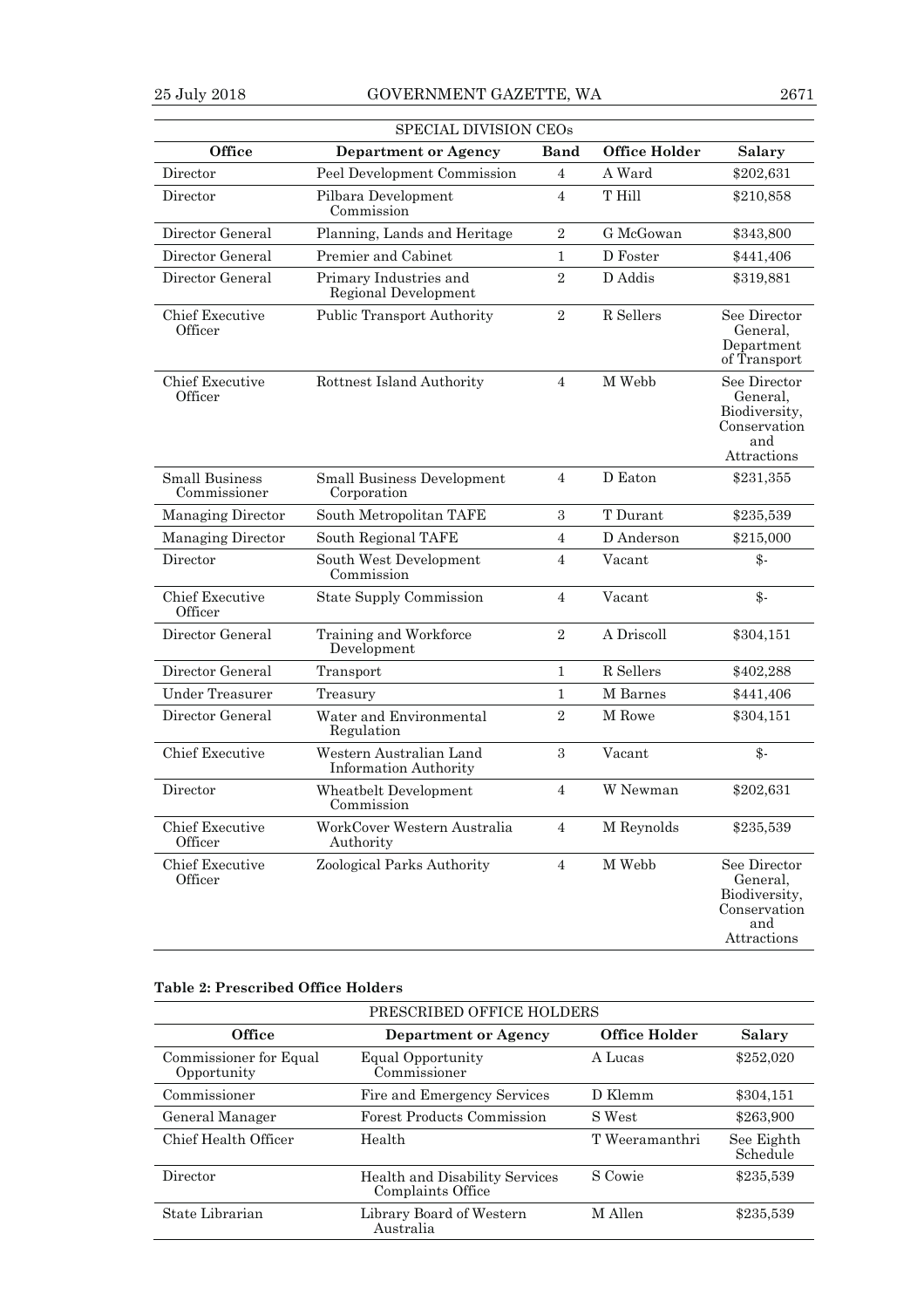| PRESCRIBED OFFICE HOLDERS                     |                                                                 |                      |                                                                            |  |  |
|-----------------------------------------------|-----------------------------------------------------------------|----------------------|----------------------------------------------------------------------------|--|--|
| Office                                        | <b>Department or Agency</b>                                     | <b>Office Holder</b> | Salary                                                                     |  |  |
| Commissioner of Main<br>Roads                 | Main Roads WA                                                   | R Sellers            | See Director<br>General,<br>Department<br>of Transport                     |  |  |
| President                                     | Mental Health Tribunal                                          | K Whitney            | \$242,108                                                                  |  |  |
| WorkSafe Commissioner                         | Mines, Industry Regulation and<br>Safety                        | I Munns              | Under<br>Review                                                            |  |  |
| <b>Auditor General</b>                        | Office of the Auditor General                                   | C Spencer            | \$402,288                                                                  |  |  |
| Chief Psychiatrist                            | Office of the Chief Psychiatrist                                | N Gibson             | See Seventh<br>Schedule                                                    |  |  |
| Commissioner for Children<br>and Young People | Office of the Commissioner for<br>Children and Young People     | C Pettit             | \$235,539                                                                  |  |  |
| Director of Public<br>Prosecutions            | Office of the Director of Public<br>Prosecutions                | A Forrester SC       | See Fourth<br>Schedule                                                     |  |  |
| Deputy Director of Public<br>Prosecutions     | Office of the Director of Public<br>Prosecutions                | C Barbagallo SC      | See Fourth<br>Schedule                                                     |  |  |
| Information Commissioner                      | Office of the Information<br>Commissioner                       | Vacant               | \$235,539                                                                  |  |  |
| Inspector of Custodial<br>Services            | Office of the Inspector of<br>Custodial Services                | N Morgan             | \$235,539                                                                  |  |  |
| Solicitor General                             | Office of the Solicitor General                                 | P Quinlan SC         | See Sixth<br>Schedule                                                      |  |  |
| Commissioner                                  | Parliamentary Commissioner for<br>Administrative Investigations | C Field              | \$372,070                                                                  |  |  |
| Deputy Commissioner                           | Parliamentary Commissioner for<br>Administrative Investigations | G (Mary) White       | \$198,054                                                                  |  |  |
| <b>Public Sector</b><br>Commissioner          | Public Sector Commission                                        | M Wauchope           | \$441,406                                                                  |  |  |
| Electoral Commissioner                        | Western Australian Electoral<br>Commission                      | D Kerslake           | \$252,020                                                                  |  |  |
| Deputy Electoral<br>Commissioner              | Western Australian Electoral<br>Commission                      | C Avent              | \$190,776                                                                  |  |  |
| Commissioner of Police                        | Western Australian Police<br>Service                            | C Dawson             | \$441,406                                                                  |  |  |
| Deputy Commissioner<br>Operations             | Western Australian Police<br>Service                            | S Brown              | \$281,139                                                                  |  |  |
| Deputy Commissioner<br>Specialist Services    | Western Australian Police<br>Service                            | G Dreibergs          | \$281,139                                                                  |  |  |
| Assistant Commissioner                        | Western Australian Police<br>Service                            | N Anticich           | \$212,337                                                                  |  |  |
| Assistant Commissioner                        | Western Australian Police<br>Service                            | G Budge              | \$212,337                                                                  |  |  |
| Assistant Commissioner                        | Western Australian Police<br>Service                            | Vacant               | $\mathcal{L}$                                                              |  |  |
| Assistant Commissioner                        | Western Australian Police<br>Service                            | K Properjohn         | \$212,337                                                                  |  |  |
| Assistant Commissioner                        | Western Australian Police<br>Service                            | M Smalpage           | \$212,337                                                                  |  |  |
| Assistant Commissioner                        | Western Australian Police<br>Service                            | P Steel              | \$212,337                                                                  |  |  |
| Assistant Commissioner                        | Western Australian Police<br>Service                            | C Ward               | \$212,337                                                                  |  |  |
| Assistant Commissioner                        | Western Australian Police<br>Service                            | P Zanetti            | \$212,337                                                                  |  |  |
| Chief Executive Officer                       | Western Australian Tourism<br>Commission                        | Vacant               | See Director<br>General,<br>Jobs,<br>Tourism,<br>Science and<br>Innovation |  |  |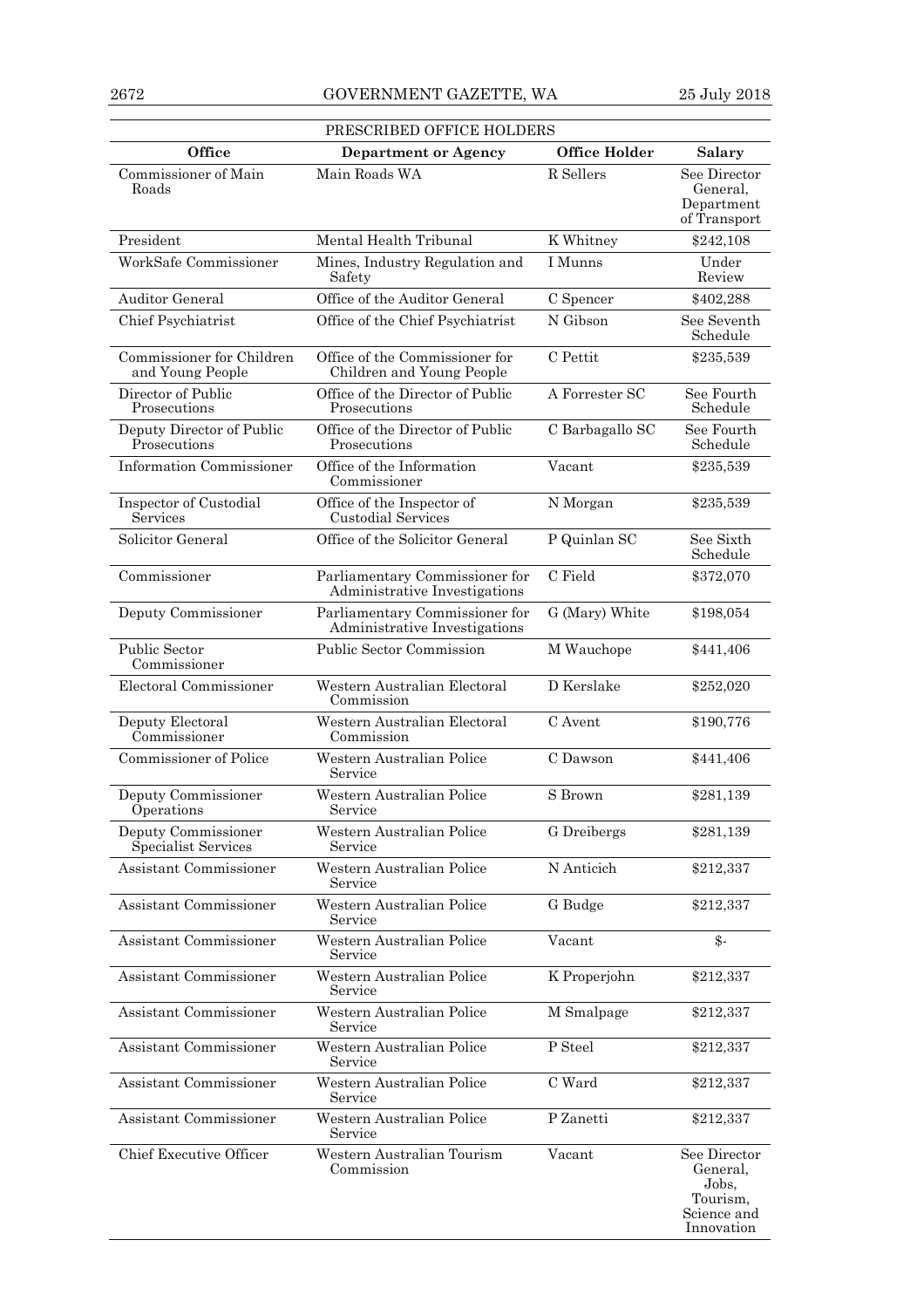(2) Where the Deputy Commissioner, Western Australian Electoral Commission (WAEC), acts in the position of Electoral Commissioner, WAEC, for a period of four or more consecutive weeks while the office is substantively vacant or the office holder is on leave, the Deputy Commissioner is entitled to receive the salary awarded in Table 2 Prescribed Office Holders, to the position of Electoral Commissioner for the duration of the acting arrangement.

(3) A person appointed by the Governor to temporarily act in the Office of the Inspector of Custodial Services, is entitled to receive the same salary that is awarded to the position of Inspector of Custodial Services as set out in 'Table 2 Prescribed Office Holders'. The acting Inspector of Custodial Services is also entitled to the motor vehicle benefits set out in Part 3 and the superannuation entitlements set out in Part 6 of this Determination. The salary and benefits apply on a pro-rata basis for any period in which the Inspector of Custodial Services is absent from duty.

#### **Table 3: Special Division Non-CEOs**

| Office                                                                 | SPECIAL DIVISION NON-CEOs<br><b>Department or Agency</b> | <b>Band</b>     | <b>Office Holder</b> | <b>Salary</b> |
|------------------------------------------------------------------------|----------------------------------------------------------|-----------------|----------------------|---------------|
| Deputy Director General                                                | Biodiversity, Conservation<br>and Attractions            |                 | P Dans               | \$227,819     |
| Deputy Director General,<br>Finance and<br>Administration              | Education                                                | $\overline{2}$  | J McGrath            | \$281,140     |
| Deputy Director General,<br>Schools                                    | Education                                                | 3               | D Axworthy           | \$246,451     |
| Executive Director,<br>School Curriculum and<br>Standards              | Education                                                | 3               | A Blagaich           | \$241,451     |
| Deputy Director General,<br><b>Building Management</b><br>and Works    | Finance                                                  | $\overline{2}$  | <b>B</b> Sullivan    | \$307,301     |
| Executive Director,<br>Strategic Projects and<br>Asset Sales           | Finance                                                  | $\sqrt{2}$      | R Mann               | \$307,301     |
| Executive Director,<br>Government<br>Procurement                       | Finance                                                  | 3               | S Black              | \$239,006     |
| Commissioner of State<br>Revenue                                       | Finance                                                  | 3               | N Suchenia           | \$227,819     |
| Deputy Commissioner,<br>Operations                                     | Fire and Emergency<br>Services                           | 4               | L Bailey             | \$227,819     |
| Deputy Commissioner,<br>Support and Capability                         | Fire and Emergency<br>Services                           | 4               | S Fewster            | \$227,819     |
| Deputy Director General<br>Strategy and<br>Governance                  | Health                                                   | $\overline{2}$  | R Brown              | \$307,301     |
| Assistant Director<br>General Clinical<br>Excellence                   | Health                                                   | $\overline{2}$  | Vacant               | \$-           |
| Assistant Director<br>General Purchasing<br>and System<br>Performance  | Health                                                   | $\overline{2}$  | A Kelly              | \$293,590     |
| Deputy Director General,<br>Resources & Industry<br>Development        | Jobs, Tourism, Science and<br>Innovation                 | 3               | G Wedgwood           | \$227,819     |
| Deputy Director General,<br>State Initiatives                          | Jobs, Tourism, Science and<br>Innovation                 | 3               | J Ostojich           | \$227,819     |
| Deputy Director General,<br>Strategic Policy                           | Jobs, Tourism, Science and<br>Innovation                 | 3               | Vacant               | \$-           |
| <b>Managing Director</b>                                               | Jobs, Tourism, Science and<br>Innovation                 | 3               | Vacant               | \$-           |
| <b>Executive Director, Office</b><br>of Science                        | Jobs, Tourism, Science and<br>Innovation                 | 3               | F Roche              | \$227,819     |
| Commissioner of<br>Corrective Services<br>(Deputy Director<br>General) | Justice                                                  | 3               | T Hassall            | \$281,140     |
| Deputy Commissioner,<br><b>Adult Justice Services</b>                  | Justice                                                  | Under<br>Review | S Maines             | \$254,480     |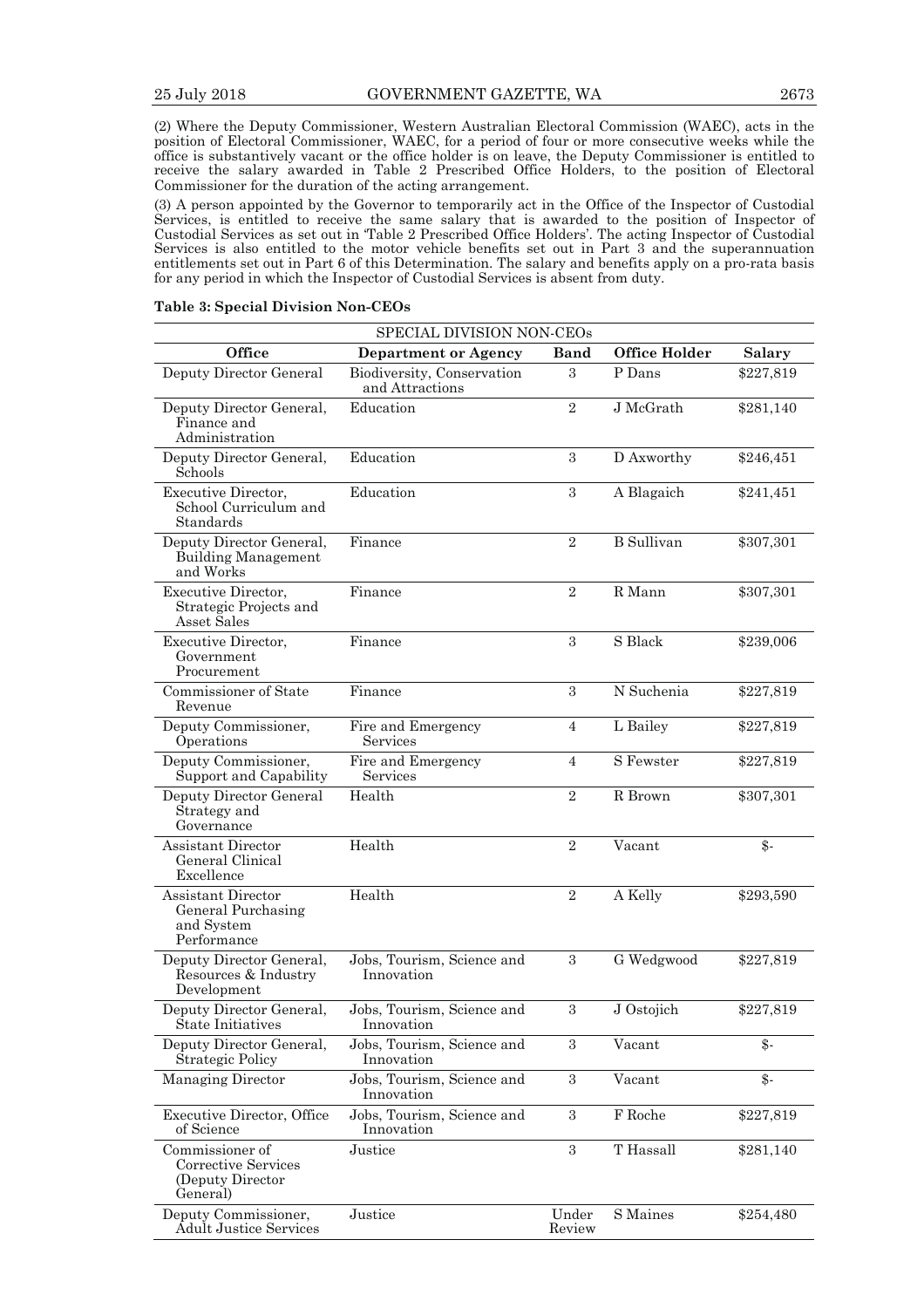| SPECIAL DIVISION NON-CEOs                                                            |                                                |                  |                      |                 |  |
|--------------------------------------------------------------------------------------|------------------------------------------------|------------------|----------------------|-----------------|--|
| Office                                                                               | <b>Department or Agency</b>                    | Band             | <b>Office Holder</b> | <b>Salary</b>   |  |
| Deputy Commissioner,<br>Youth Justice Services                                       | Justice                                        |                  | Vacant               | \$-             |  |
| Executive Director,<br>Courts and Tribunal<br>Services                               | Justice                                        | 4                | J Stampalia          | \$212,336       |  |
| Public Trustee                                                                       | Justice                                        | 4                | <b>B</b> Roche       | \$227,819       |  |
| Managing Director                                                                    | Main Roads WA                                  | $\overline{2}$   | Vacant               | $\frac{2}{3}$   |  |
| Deputy Director General,<br>Resource and<br>Environmental<br>Regulation              | Mines, Industry Regulation<br>and Safety       | 3                | Vacant               | $\mathcal{S}$ - |  |
| Deputy Director General,<br><b>Industry Regulation</b><br>and Consumer<br>Protection | Mines, Industry Regulation<br>and Safety       | 3                | Vacant               | $\mathcal{S}$ - |  |
| Deputy Director General,<br>Safety Regulation                                        | Mines, Industry Regulation<br>and Safety       | Under<br>Review  | Vacant               | $\mathcal{S}$ - |  |
| Deputy Auditor General                                                               | Office of the Auditor<br>General               | 3                | G Clarke             | \$227,819       |  |
| Deputy Director General                                                              | Premier and Cabinet                            | $\overline{2}$   | M Bradshaw           | \$307,301       |  |
| <b>Deputy Director General</b>                                                       | Premier and Cabinet                            | $\boldsymbol{2}$ | M Andrews            | \$307,301       |  |
| Executive Director,<br>Cabinet and Policy<br>Division                                | Premier and Cabinet                            | $\overline{4}$   | R Kennedy            | \$227,819       |  |
| Deputy Director General<br>Industry and Economic<br>Development                      | Primary Industries and<br>Regional Development | 3                | Vacant               | $\frac{3}{2}$   |  |
| Deputy Director General<br>Sustainability and<br>Biosecurity                         | Primary Industries and<br>Regional Development | 3                | Vacant               | $\mathcal{S}$ - |  |
| Deputy Commissioner,<br><b>Agency Support</b>                                        | <b>Public Sector Commission</b>                | 3                | D Volaric            | \$227,819       |  |
| Managing Director                                                                    | <b>Public Transport Authority</b>              | $\sqrt{2}$       | M Burgess            | \$281,140       |  |
| Managing Director,<br>Policy, Planning and<br>Investment                             | Transport                                      | $\overline{2}$   | Vacant               | \$-             |  |
| Managing Director,<br><b>Transport Services</b>                                      | Transport                                      | $\overline{2}$   | N Lyhne              | \$281,140       |  |
| Project Director, Metronet                                                           | Transport                                      | $\overline{2}$   | A Kannis             | \$307,301       |  |
| Deputy Under Treasurer                                                               | Treasury                                       | $\,2$            | M Court              | \$307,301       |  |
| <b>Executive Director, Public</b><br>Utilities Office                                | Treasury                                       | $\overline{2}$   | Z Khan               | \$281,140       |  |
| Executive Director,<br>Economic                                                      | Treasury                                       | 3                | R Watson             | \$254,480       |  |
| <b>Executive Director,</b><br>Infrastructure and<br>Finance                          | Treasury                                       | 3                | K Gulich             | \$281,140       |  |
| Executive Director,<br>Strategic Policy and<br>Evaluation                            | Treasury                                       | $\sqrt{3}$       | A Jones              | \$281,140       |  |
| <b>Executive Director</b>                                                            | Western Australian Police<br>Service           | 3                | F Pasquale           | \$271,510       |  |

# **PART 2—CLASSIFICATION FRAMEWORK FOR SPECIAL DIVISION OFFICES**

*This Part deals with the classification framework applicable to Special Division offices listed in Part 1 of this Schedule.* 

## **2.1 General**

(1) Special Division offices listed in this Schedule have been assigned by the Tribunal to one of four classifications designated Band 1 to Band 4.

(2) Each classification (Band 1 to Band 4) has a commensurate annual salary as specified in this Section. The salary is exclusive of other benefits described further below in Parts 3, 4, 5 and 6.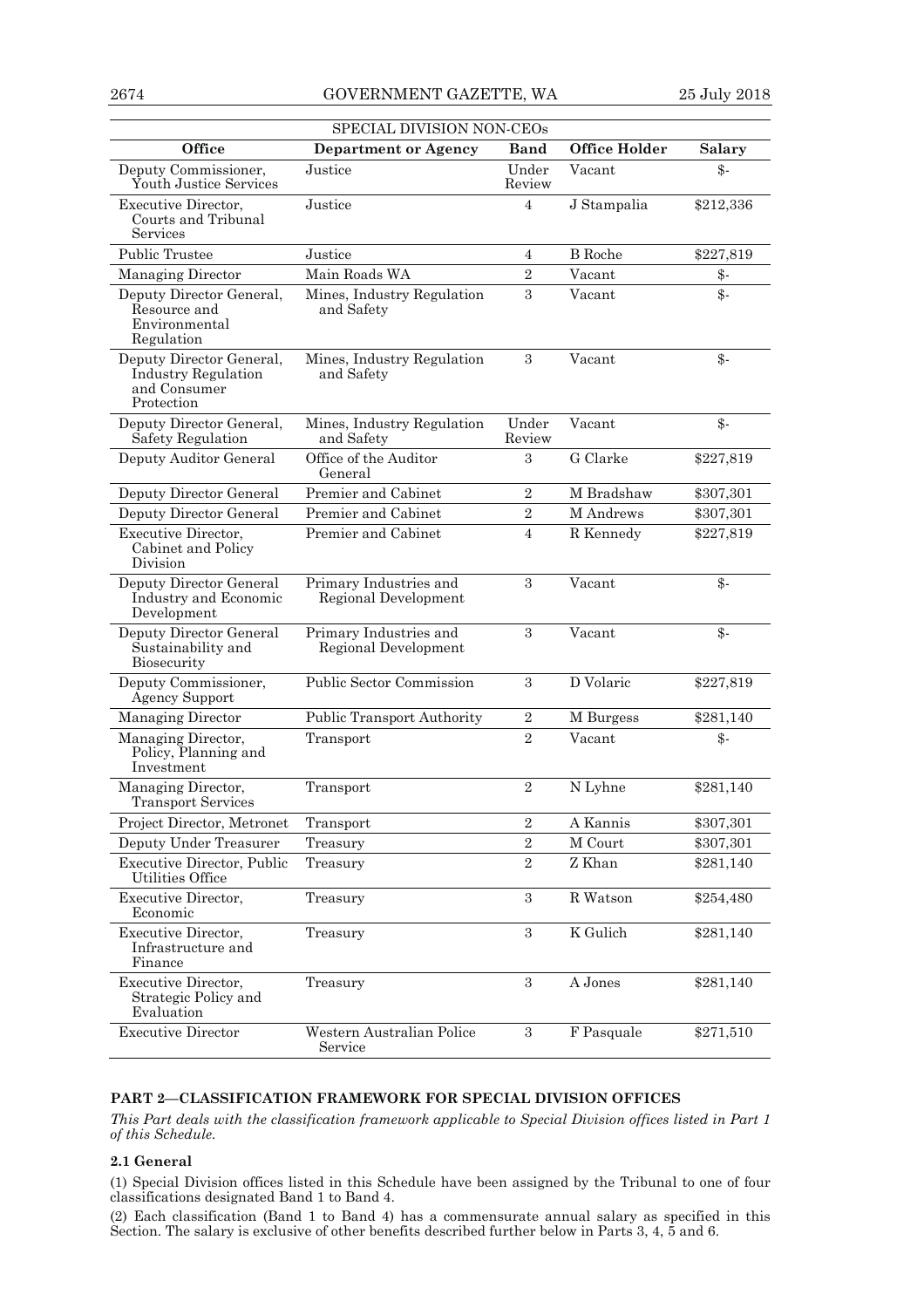(3) Chief Executive Officers (CEOs) have been designated a higher salary range within each Band in recognition of the distinction between CEOs with end of line responsibility and non-CEOs in subordinate positions.

(4) The Tribunal will review the classification of an office when that office becomes vacant and prior to a new appointment being made.

#### **Table 4: Annual salary range for the classification of Chief Executive Officers in the Special Division of the Public Service**

| SPECIAL DIVISION CHIEF EXECUTIVE OFFICERS |                                    |           |           |  |
|-------------------------------------------|------------------------------------|-----------|-----------|--|
|                                           | Band<br><b>Annual Salary Range</b> |           |           |  |
| Band 1                                    |                                    | \$367,070 | \$516,293 |  |
| Band 2                                    |                                    | \$304.151 | \$367,070 |  |
| Band 3                                    |                                    | \$235,539 | \$304,151 |  |
| Band 4                                    |                                    | \$202,631 | \$235,539 |  |

**Table 5: Annual salary range for the classification of non-Chief Executive Officers in the Special Division of the Public Service** 

|        | SPECIAL DIVISION NON-CHIEF EXECUTIVE OFFICERS |                            |                |  |  |
|--------|-----------------------------------------------|----------------------------|----------------|--|--|
|        | Band                                          | <b>Annual Salary Range</b> |                |  |  |
| Band 1 |                                               | Not applicable             | Not applicable |  |  |
| Band 2 |                                               | \$281,140                  | \$330,938      |  |  |
| Band 3 |                                               | \$227.819                  | \$281,140      |  |  |
| Band 4 |                                               | \$190,776                  | \$227,819      |  |  |

# **PART 3—MOTOR VEHICLE BENEFITS**

*This Part deals with the motor vehicle benefits paid or provided to Office holders listed in Part 1 of this Schedule.* 

#### **3.1 General**

(1) In addition to the salary determined for the office holders listed in Part 1 of this Schedule, those office holders have an entitlement to an allowance which may be taken as cash with salary or may be utilised to access a motor vehicle for private use leased through State Fleet.

(2) The vehicle (being part of the Government-owned State Fleet) should be managed in accordance with the policies and conditions established and amended from time to time by the Department of Finance (the effective owner of the State Fleet). Applicable terms and conditions are currently set out in the document "State Fleet—Agency General Agreement".

(3) A person holding more than one Special Division or Prescribed Office, shall be entitled to a motor vehicle or cash in lieu of a motor vehicle for one such office only, being the office classified or remunerated at the highest level.

(4) An individual accessing a vehicle under this Part shall take due care of the condition and security of the vehicle. This includes responsibility for ensuring the vehicle is regularly serviced and maintained at government expense according to the manufacturer's recommended specifications, and making arrangements for off-street parking at home, whenever practicable, with appropriate security precautions taken at all times. Any theft or damage should be reported to the Fleet Manager.

(5) Motor vehicles leased for office holders under this determination or a previous determination of the Tribunal shall not be changed or cash in lieu taken prior to the expiration of the lease.

(6) While the vehicle may be used anywhere in Western Australia at no cost to the individual, if the vehicle is driven interstate, the individual is liable for the cost of fuel and oil while interstate. Furthermore, if used outside of Western Australia, the custodian must be in the vehicle at all times that it is being used.

(7) Should the officer choose not to use the vehicle, supplied through State Fleet, for business, or for travelling to and from work, but allows and authorises the vehicle to be used for private use during business hours by another family member or person, they are not entitled to access another government vehicle for their private use, including transport to and from work.

(8) Should the officer choose to take cash in lieu of a motor vehicle supplied through State Fleet, it is not the Tribunal's intent that this should result in additional government expense or an increase in the government fleet to provide transport for the office holder during business hours. The office holder is not entitled to claim a mileage allowance for use of their private vehicle for work purposes. Neither are they entitled to access another government vehicle for their personal use including transport to and from work.

**3.2 Notional value of the lease and the cost to the Office Holder** 

(1) The notional value of the lease (and all associated costs) shall be—

**Table 6: Notional Value of a Motor Vehicle** 

| <b>Salary of Office Holder</b>    | Notional value of the lease |
|-----------------------------------|-----------------------------|
| Below \$246,397 p.a.              | $$20,300$ p.a.              |
| Equal to or above $$246,397$ p.a. | $$22,650$ p.a.              |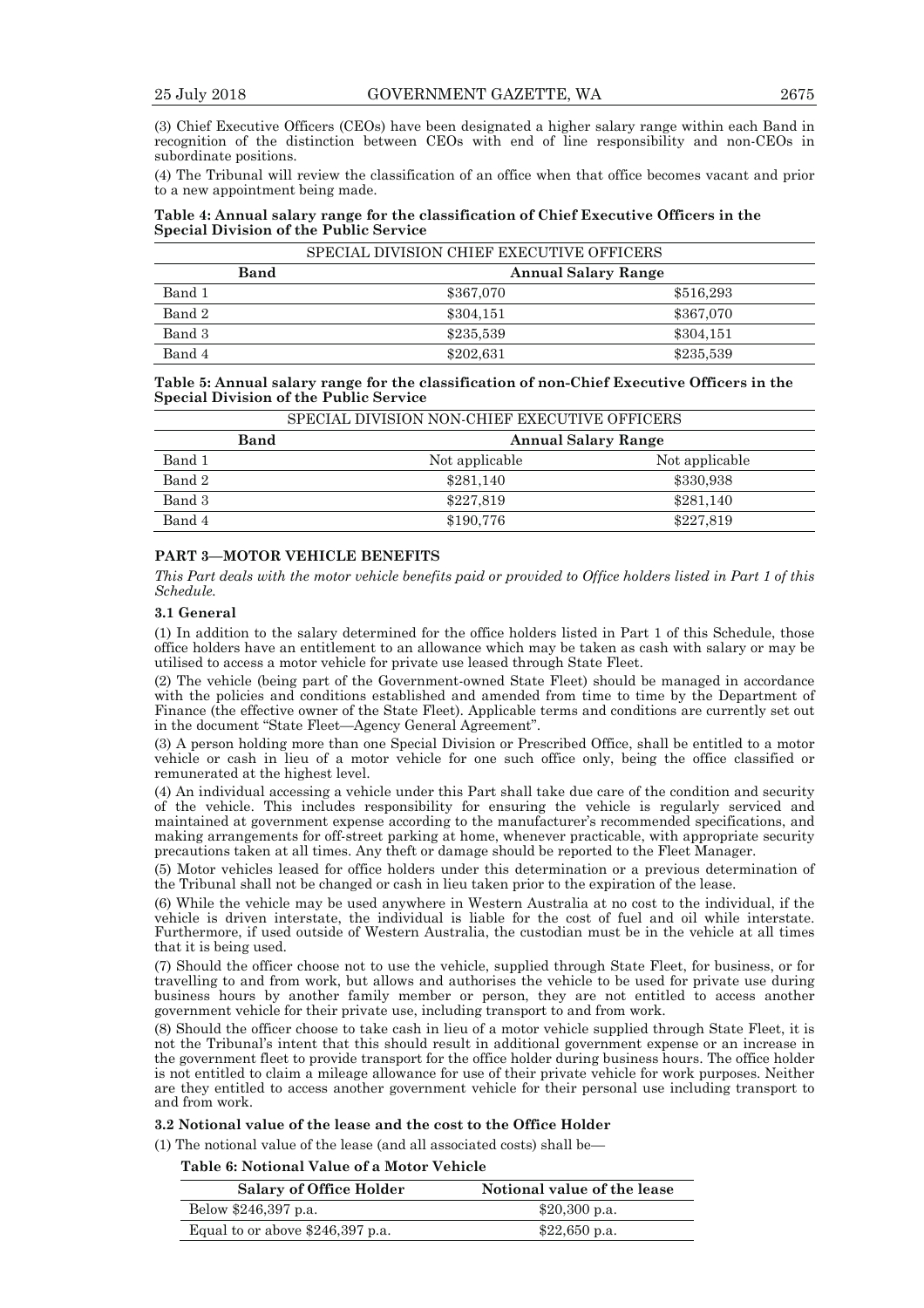(2) The notional value of the lease shall be calculated on a pro rata basis in accordance with the proportion of full-time hours worked by an office holder.

(3) Office holders located in non-metropolitan locations that require a four wheel drive vehicle for operational reasons, can apply to the employing authority for the issue of a four wheel drive vehicle in lieu of the entitlement mentioned in this Section. Four wheel drive vehicles shall be of a standard, the cost of which does not exceed the Toyota Prado GXL Automatic 3.0 litre Turbo Diesel.

(4) The total lease cost of the chosen vehicle and accessories determined in this section, must be borne by the office holder. This includes the purchase cost of any accessories and the installation cost and removal costs if required, before disposal of the vehicle. No additional costs shall be incurred by the office holder as a result of fluctuations in lease costs during the specified term of the lease.

(5) In the event an office holder's motor vehicle requires modifications to cater for a disability, resulting in total vehicle costs higher than the notional lease values in Table 6, then the reasonable additional cost may be approved by the office holder's employing authority.

(6) Where the total lease and associated costs of a vehicle and accessories in accordance with this determination is less than the relevant motor vehicle benefit determined in this section, the difference in the cost to Government is to be paid fortnightly as part of the office holder's remuneration.

(7) The method of determining whether an additional contribution must be made by the office holder or the surplus is to be paid to the office holder, shall be based on the notional lease cost to the Government of the vehicle sought (using the formula detailed below), compared with the relevant notional lease value determined for the benefit in this section. The cost at the time of entering into the lease is applicable.

(8) The notional value of the vehicle benefit must include the lease cost, Fringe Benefits Tax (FBT) and all other operating costs based on the relevant figure of nominated kilometres to be travelled annually. The formula to be adopted in valuing the motor vehicle is outlined in Table 7.

|            | Value of a Motor Vehicle =            |                             |  |  |  |
|------------|---------------------------------------|-----------------------------|--|--|--|
|            | $L + R + aD + FBT + I + LCT$ , where— |                             |  |  |  |
|            |                                       | Lease payments              |  |  |  |
| R          |                                       | Registration costs          |  |  |  |
| a          |                                       | Running cost per kilometre  |  |  |  |
| D          |                                       | nominated annual kilometres |  |  |  |
| <b>FBT</b> |                                       | Fringe Benefits Tax         |  |  |  |
|            |                                       | Insurance                   |  |  |  |
| LCT.       |                                       | Luxury Car Tax              |  |  |  |

**Table 7: Value of a Motor Vehicle Formula** 

(9) FBT is costed at applicable Australian Taxation Office rates. FBT is costed at purchase price (including GST) x Statutory fraction x Gross up (2.0802) x FBT rate (0.470). A 'Fringe Benefits Tax Exempt Agency' means where an organisation is exempt from FBT in accordance with Commonwealth Government legislation, a notional amount equal to the standard FBT must be added to the cost of the benefit.

(10) Each lease should be tailored to achieve the most cost-effective arrangement based on individual usage patterns.

#### **3.3 Choice of motor vehicle**

(1) Where an office holder elects to access a leased vehicle under State Fleet arrangements, he/she may choose any vehicle and accessories in the relevant Western Australian Government Common Use Contract or an "off contract" vehicle and accessories available under Government leasing arrangements in accordance with the following criteria.

(2) Vehicles with V8 engines are not included. Supercharged and turbo-charged engines with a capacity greater than 3.0 litres are not included.

(3) Office holders unable to lease their choice of vehicle within the scope of the arrangements set out in this determination should elect to make their own arrangements to meet their personal transport needs.

#### **3.4 Cash value of the motor vehicle benefit**

(1) Where a person elects not to be provided with a motor vehicle through State Fleet he/she is entitled to the cash value being paid fortnightly as additional remuneration. The relevant cash value is to be determined in accordance with the following criteria—

|  |  |  | Table 8: Cash Value of a Motor Vehicle |
|--|--|--|----------------------------------------|
|  |  |  |                                        |

| <b>Salary of Office Holder</b>   | <b>Cash Value</b> |
|----------------------------------|-------------------|
| Below \$246,397 p.a.             | $$20,300$ p.a.    |
| Equal to or above \$246,397 p.a. | $$22,650$ p.a.    |

(2) The cash value of a motor vehicle shall be calculated on a pro rata basis in accordance with the proportion of full-time hours worked by an office holder.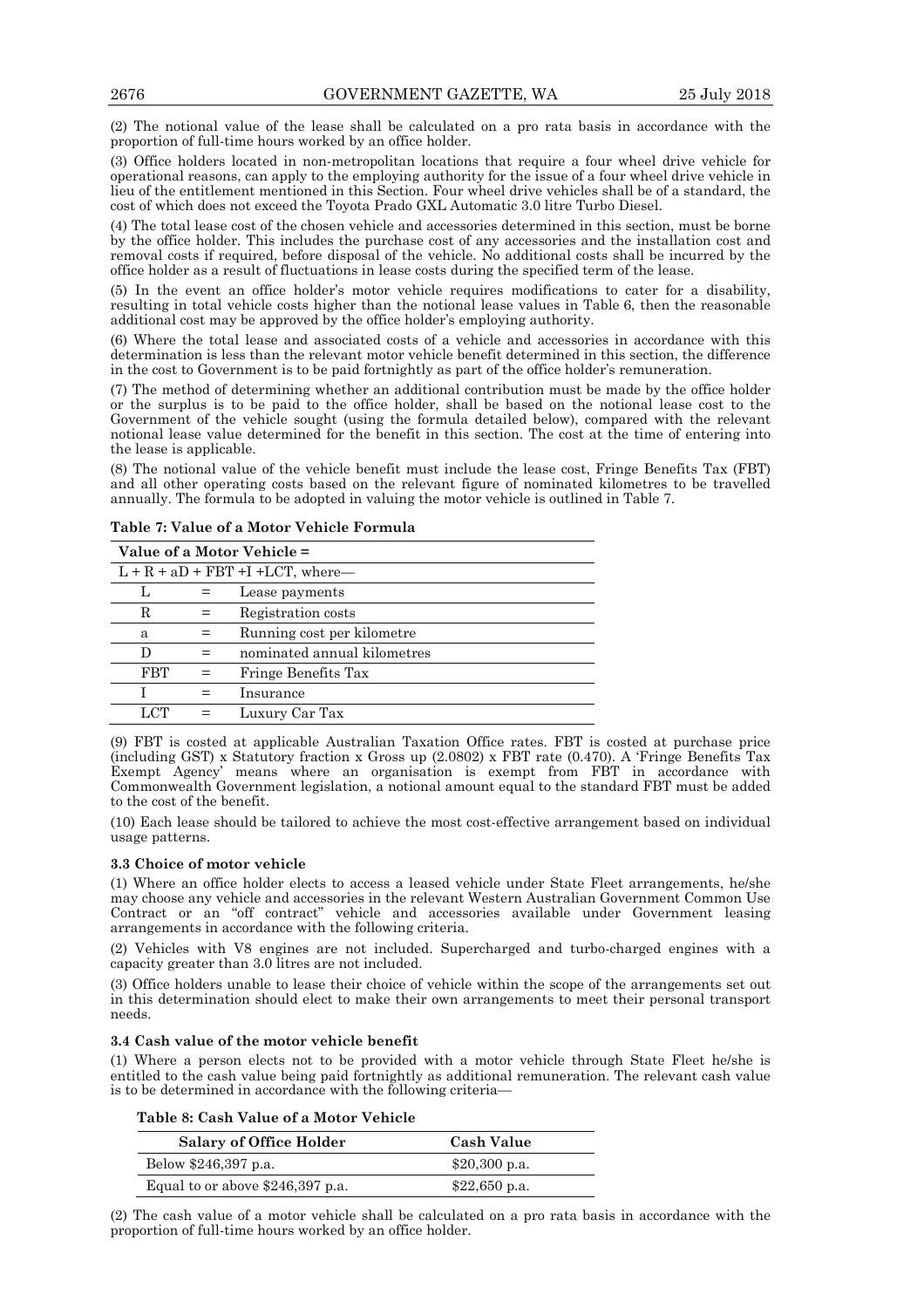# **PART 4—DISTRICT AND TRAVEL ALLOWANCES**

*This Part deals with the district and travel allowances paid or provided to Office holders listed in this Part.* 

#### **4.1 District Allowances**

(1) Officer holders listed in this Section shall be entitled to the applicable district allowances, if they are residing in the relevant region of their department or agency, in accordance with the *District Allowance (Government Officers) General Agreement 2010* and the relevant provisions of the *Public Service Award 1992* as at the date of this determination. Applicable FBT shall be payable by the relevant department or agency.

(2) For the purposes of calculating the standard rate, dependant rate or partial dependant rate applicable under the *District Allowance (Government Officers) General Agreement 2010* the standard rates set out in Table 9 below shall form the basis of the calculations unless and until determined otherwise by the Tribunal.

#### **Table 9: District Allowances**

| Office            | Department or Agency                        | Office<br>Holder | Annual<br><b>District</b><br>Allowance<br>(Standard<br>Rate) |
|-------------------|---------------------------------------------|------------------|--------------------------------------------------------------|
| Managing Director | Central Regional TAFE                       | W Swetman        | \$1,239                                                      |
| Director          | Gascoyne Development Commission             | G Robins         | \$4,387                                                      |
| Director          | Goldfields-Esperance Development Commission | Vacant           | \$-                                                          |
| Director          | Kimberley Development Commission            | J Gooding        | \$7,436                                                      |
| Director          | Mid West Development Commission             | G Treasure       | \$1,239                                                      |
| Managing Director | North Regional TAFE                         | K Doig           | \$8,361                                                      |
| Director          | Pilbara Development Commission              | T Hill           | \$9.449                                                      |

#### **4.2 Travel Allowances—Annual Leave Travel Concessions**

(1) Office holders listed in this section are entitled to travel allowances in accordance with the *Public Service Award 1992* (as at the date of this determination) and described in clause 23(10) of that Award as "Annual Leave Travel Concessions".

#### **Table 10: Travel Allowances—Annual Leave Travel Concessions**

| Office            | Department or Agency             | <b>Office Holder</b> |
|-------------------|----------------------------------|----------------------|
| Director          | Gascoyne Development Commission  | G Robins             |
| Director          | Kimberley Development Commission | J Gooding            |
| Managing Director | North Regional TAFE              | K Doig               |
| Director          | Pilbara Development Commission   | T Hill               |

# **PART 5—HOUSING AND UTILITIES**

*This Part deals with the housing and utilities subsidies paid or provided to Office holders listed in this Part.* 

#### **5.1 Rental Subsidies**

(1) Office holders listed in this section are entitled to the applicable Government Regional Officers Housing (GROH) rental subsidies, if they are residing in the relevant region of their department or agency, in accordance with the Department of Housing *Tenant Rent Setting Framework Policy*   $(\tilde{J}uly 2016)$  (as at the date of this determination).

(2) The rental subsidy shall be payable to GROH for the benefit of the office holders and is to be calculated using the Department of Housing on-line rent calculator which can be accessed at—

http://www.housing.wa.gov.au/currenttenants/governmentemployeehousing/rentcalculation/ Pages/groh\_rent\_calc.aspx

(3) In the event the full rental cost is more than the rental subsidy, the difference is to be borne by the office holder. However, Departments or Agencies can apply to the Employing Authority for approval for the difference to be borne by the Department or Agency.

(4) Applicable FBT shall be paid by the office holder's department or agency.

#### **Table 11: Rental Subsidies**

| <b>Office</b>     | Department or Agency            | Office Holder |
|-------------------|---------------------------------|---------------|
| Director          | Gascoyne Development Commission | G Robins      |
| Director          | Mid West Development Commission | G Treasure    |
| Managing Director | North Regional TAFE             | K Doig        |
| Director          | Pilbara Development Commission  | T Hill        |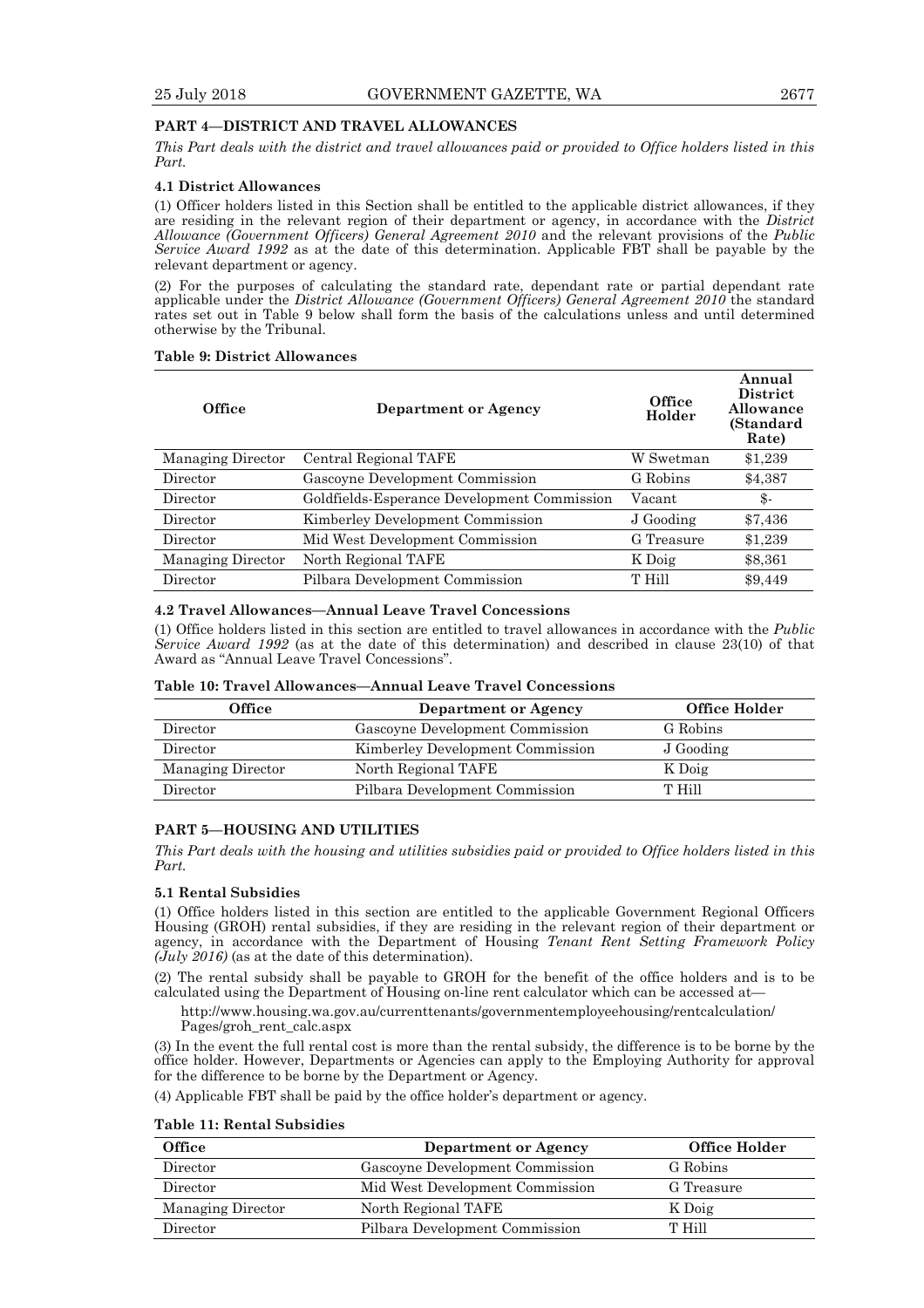#### **5.2 Home ownership subsidies**

(1) Office holders identified in this section shall be entitled to applicable Government home loan subsidies which are aligned generally to the Department of Housing's *Home Ownership Subsidy Scheme for Government Employees in Regional Western Australia (November 2001)*.

(2) The home ownership subsidy shall be payable for the benefit of the office holder up to the maximum specified in Table 12 below.

(3) The subsidy shall be paid in accordance with and for the period specified in the relevant Home Loan Subsidy Agreement between the office holder and their Department or agency identified in Table 12 below.

(4) Applicable FBT shall be paid by the office holder's department or agency.

#### **Table 12: Home Ownership Subsidies**

| <b>Office</b>     | Department or Agency  | Office Holder | <b>Maximum Annual</b><br><b>Home Ownership</b><br>Subsidy |
|-------------------|-----------------------|---------------|-----------------------------------------------------------|
| Managing Director | Central Regional TAFE | B Swetman     | \$9.100<br>$(\$175$ per week)                             |

#### **5.3 Electricity subsidies**

(1) Office holders listed in this Section shall be entitled to claim electricity subsidies as specified in Table 13 below.

(2) Claims made under this Section must be accompanied by a tax invoice for electricity utilised at the residence ordinarily occupied by the office holder within the relevant Development Commission region where the office holder's department or agency is located.

(3) A claim for an electricity subsidy made under this Section must be submitted within 90 days of the due payment date of the tax invoice. In the case of exceptional circumstances, the administering authority may approve an extension of time to submit a claim. Any application made to the administering authority seeking an extension of time to submit a claim under this Section, should be in writing and explain the exceptional circumstances leading to the need for extra time to submit a claim. Exceptional circumstances, for which an extension will be approved, will only be where the office holder has demonstrated that the claim submission has been delayed for reasons outside the office holder's control or in circumstances where ill health or bereavement has prevented a claim being made on time. Where delays in submitting a claim have been due to administrative oversight or negligence, the Tribunal does not regard these as circumstances appropriate to grant an extension of time to submit a claim. Where a claim is made after 90 days and no extension has been granted, payment against the claim will not be made.

(4) Applicable FBT shall be paid by the office holder's department or agency.

(5) Any gap between the electricity subsidy as stated in Table 13 and the full electricity amounts is payable by the office holder.

| Office               | Department or Agency             | Office Holder | Maximum Annual<br>Electricity<br>Subsidy |
|----------------------|----------------------------------|---------------|------------------------------------------|
| Director             | Gascoyne Development Commission  | G Robins      | \$1,455                                  |
| Director             | Kimberley Development Commission | J Gooding     | \$2,477                                  |
| Managing<br>Director | North Regional TAFE              | K Doig        | \$1,554                                  |
| Director             | Pilbara Development Commission   | T Hill        | \$2,735                                  |

#### **Table 13: Electricity Subsidies**

# **PART 6—SUPERANNUATION ENTITLEMENTS**

*This Part deals with the superannuation entitlements paid or provided to Office holders listed in Part 1 of this Schedule.* 

#### **6.1 Superannuation Entitlements**

(1) Employer superannuation contributions are payable in accordance with the obligations applicable under the *Superannuation Guarantee (Administration) Act 1992* (Cth), the *State Superannuation Act 2000* and the *State Superannuation Regulations 2001* or the *Fire and Emergency Services Regulations 1986*, as the case may be, unless determined otherwise in this Schedule.

(2) Superannuation contributions to the Gold State Super scheme are based on the concept of remuneration set out in Regulation 5 of the *State Superannuation Regulations 2001*. Contributions to an accumulation scheme, whether a GESB accumulation scheme or a scheme of choice, are determined by the concept of Ordinary Time Earnings (OTE) defined in the *Superannuation Guarantee (Administration) Act 1992* (Cth) and 'over OTE items' as defined in the *State Superannuation Regulations 2001*. The Department of Treasury document titled *Ordinary Time Earnings and the Treatment of Allowances and Payments for Superannuation Remuneration*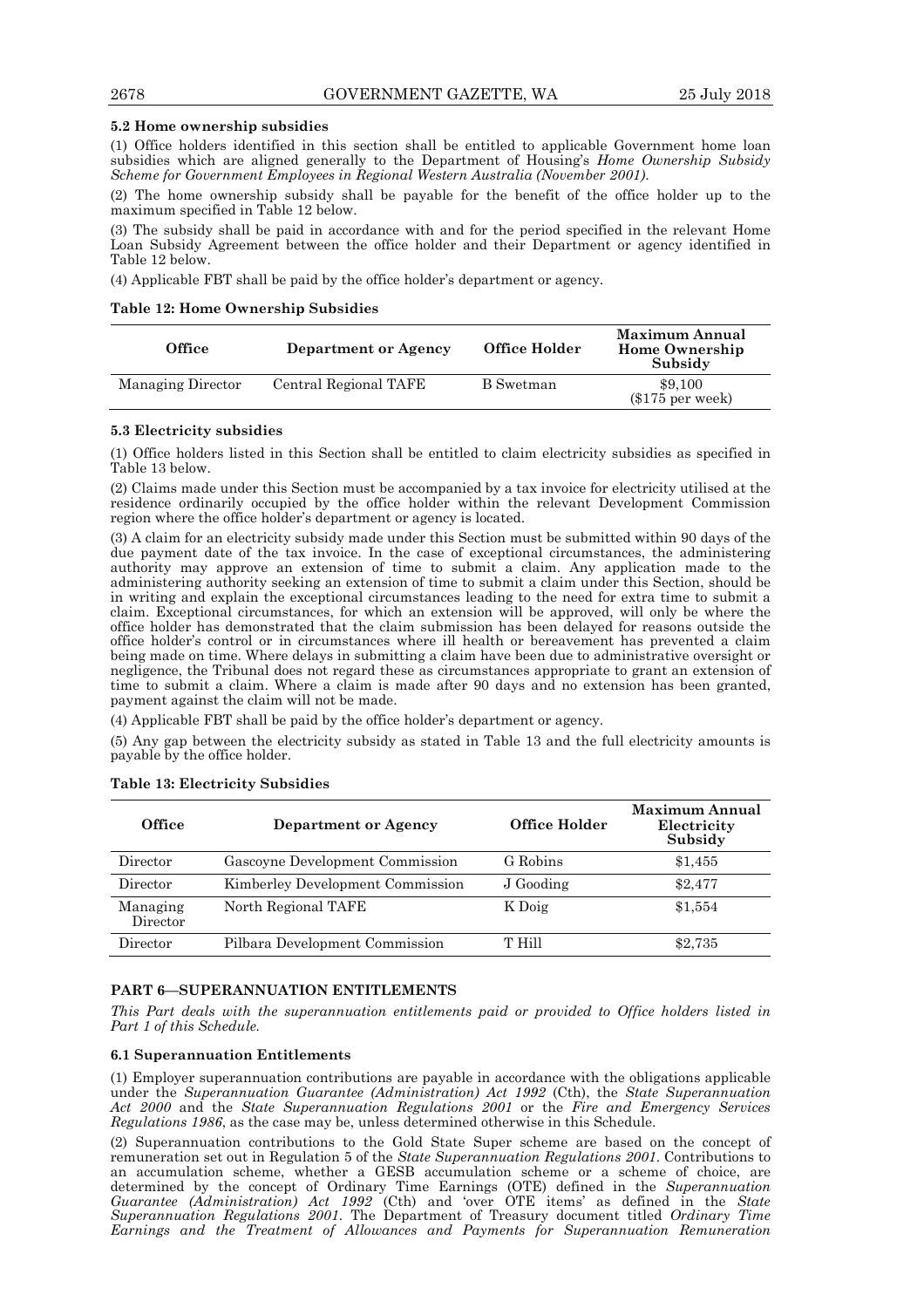*Purposes—General Principles* provides useful guidance on this matter. The document can be found on the Department of Treasury web site at—

http://www.treasury.wa.gov.au/cms/uploadedFiles/\_Treasury/State\_finances/ote\_treatment\_ allowances\_payments\_superannuation\_remuneration\_general\_principles.pdf?n=1655

(3) Superannuation contributions to the Fire and Emergency Services Superannuation Fund are governed by the *Superannuation Guarantee (Administration) Act 1992* (Cth) and the *Fire and Emergency Services Regulations 1986*.

(4) The position of Inspector of Custodial Services, while held by Mr N Morgan, shall be paid superannuation in accordance with *UniSuper*.

(5) The position of CEO, Metropolitan Cemeteries Board, while held by Mr P Deague, shall be paid superannuation in accordance with the *WA Local Government Superannuation Plan*.

(6) A *Gold State* member electing to take a motor vehicle or the cash equivalent in lieu of a motor vehicle is not entitled to have either amount included for superannuation purposes.

(7) A *West State* or *GESB Super* member electing to take a vehicle does not have the cash value of that vehicle included for superannuation. However if the office holder elects to take a cash equivalent in lieu of a motor vehicle then this amount is included for the purposes of superannuation.

Signed on 25 June 2018.

M. SEARES, AO B. A. SARGEANT, PSM C. P. MURPHY, PSM Chair. Member. Member. Chair. Member. Member.

Salaries and Allowances Tribunal.

# **SECOND SCHEDULE SENIOR LEGAL OFFICES**

———————————

Pursuant to section 6(1)(d) of the *Salaries and Allowances Act 1975* the Salaries and Allowances Tribunal determines the remuneration to be paid per annum to the holders of the offices listed below and is as follows.

#### **PART 1—SALARY**

*This Part deals with the salary payable to the holders of Senior Legal Offices listed below in Part 1 of this Schedule.* 

#### **1.1 Salary**

The annual salaries specified in Table 14 of this Part apply to the holders of the corresponding offices.

#### **Table 14: Remuneration and Offices**

| Office                                     | Department or Agency                                    | <b>Band</b>    | Office<br>Holder | Annual<br><b>Salary</b> |
|--------------------------------------------|---------------------------------------------------------|----------------|------------------|-------------------------|
| State Solicitor, SSO                       | Justice                                                 | 1              | N Egan           | \$441,164               |
| Parliamentary Counsel, PCO                 | Justice                                                 | 1              | G Lawn           | \$441,164               |
| State Counsel, SSO                         | Justice                                                 | $\overline{2}$ | G Tannin SC      | \$397,766               |
| Deputy State Solicitor, SSO                | Justice                                                 | $\overline{2}$ | Vacant           | $\frac{3}{2}$           |
| Deputy State Solicitor-<br>Commercial, SSO | Justice                                                 | $\overline{2}$ | Vacant           | $\mathcal{S}$ -         |
| Deputy Parliamentary<br>Counsel, PCO       | Justice                                                 | $\overline{2}$ | U Couper         | \$375,819               |
| Senior Adviser, SSO                        | Justice                                                 | 3              | J O'Halloran     | \$354,043               |
| Deputy State Counsel, SSO                  | Justice                                                 | 3              | A Sefton         | \$333,003               |
| Senior Parliamentary<br>Counsel, PCO       | Justice                                                 | 3              | Vacant           | \$-                     |
| <b>Consultant State Prosecutor</b>         | Office of the Director of<br><b>Public Prosecutions</b> | 3              | Vacant           | $\mathcal{S}$ -         |
| <b>Consultant State Prosecutor</b>         | Office of the Director of<br><b>Public Prosecutions</b> | 3              | J Whalley        | \$333,003               |
| <b>Consultant State Prosecutor</b>         | Office of the Director of<br><b>Public Prosecutions</b> | 3              | L Christian      | \$333,003               |
| Consultant State Prosecutor                | Office of the Director of<br><b>Public Prosecutions</b> | 3              | J Scholz         | \$333,003               |
| <b>Consultant State Prosecutor</b>         | Office of the Director of<br><b>Public Prosecutions</b> | 3              | Vacant           | $\mathcal{S}$ -         |
| Director Legal Services                    | Office of the Director of<br><b>Public Prosecutions</b> | 3              | M Bugg           | \$333,003               |
| Adviser, SSO                               | Justice                                                 | $\overline{4}$ | M Payne          | \$250,705               |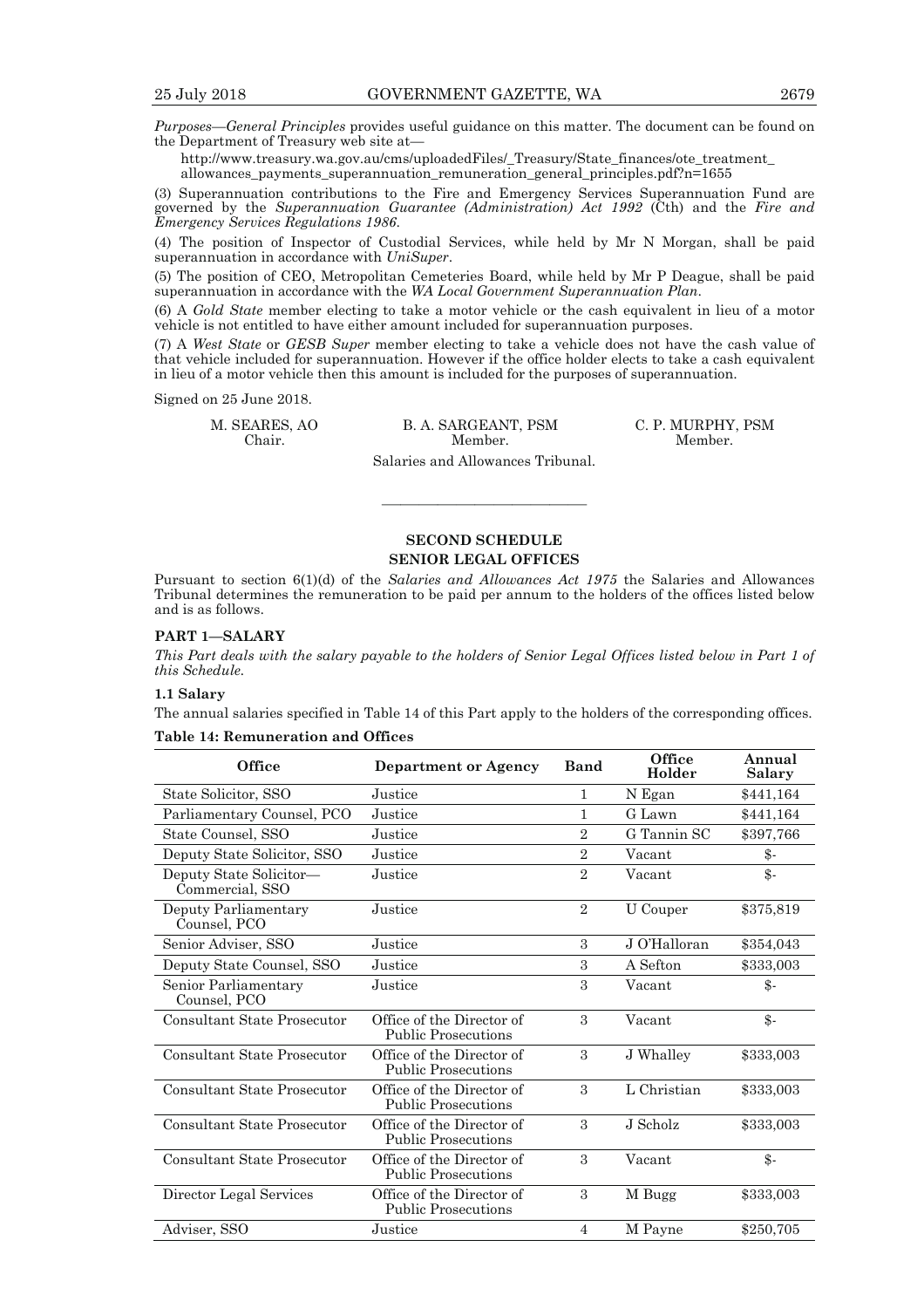2680 GOVERNMENT GAZETTE, WA 25 July 2018

| <b>Office</b>                        | Department or Agency | Band           | Office<br>Holder | Annual<br>Salary |
|--------------------------------------|----------------------|----------------|------------------|------------------|
| Adviser, SSO                         | Justice              | $\overline{4}$ | C Bydder         | \$250,705        |
| Adviser, SSO                         | Justice              | 4              | A Komninos       | \$250,705        |
| Adviser, SSO                         | Justice              | 4              | I Petersen       | \$250,705        |
| Senior Parliamentary<br>Counsel, PCO | Justice              | 4              | Vacant           | \$-              |
| Senior Parliamentary<br>Counsel, PCO | Justice              | 4              | Vacant           | \$-              |

Abbreviations: SSO—State Solicitor's Office / PCO—Parliamentary Counsel's Office

#### **PART 2—CLASSIFICATION FRAMEWORK**

*This Part deals with the classification framework applicable to the holders of Senior Legal Offices listed in Part 1 of this Schedule.* 

#### **2.1 General**

(1) Offices listed in this Schedule have been assigned by the Tribunal to one of four classifications designated Band 1 to Band 4.

(2) Each classification (Band 1 to Band 4) has a commensurate indicative annual salary as specified in this Section.

(3) The Tribunal will review the classification and salary of an office when that office becomes vacant and prior to a new appointment being made.

#### **Table 15: Indicative annual salary range for the classification of Senior Legal Offices**  SENIOR LEGAL OFFICES

| Band   | <b>Annual Salary Range</b> |           |  |
|--------|----------------------------|-----------|--|
| Band 1 | \$411,698                  | \$474.182 |  |
| Band 2 | \$345,581                  | \$411,698 |  |
| Band 3 | \$276,318                  | \$345,581 |  |
| Band 4 | \$243,600                  | \$276,318 |  |

#### **PART 3—MOTOR VEHICLE BENEFITS**

*This Part deals with the motor vehicle benefits paid or provided to Office holders listed in this schedule.* 

The holders of the offices listed in this Schedule have an entitlement to the provision of a fully maintained leased motor vehicle for private use to the notional value of \$22,650 per annum. In all other respects, the motor vehicle entitlements set out in Part 3 of the First Schedule of this determination apply to office holders listed in this Schedule.

Signed on 25 June 2018.

| M. SEARES, AO | B. A. SARGEANT, PSM | C. P. MURPHY, PSM |
|---------------|---------------------|-------------------|
| Chair.        | Member.             | Member.           |

Salaries and Allowances Tribunal.

# **THIRD SCHEDULE COURT REGISTRARS**

———————————

Pursuant to section 6(1)(d) of the *Salaries and Allowances Act 1975* the Salaries and Allowances Tribunal determines the remuneration to be paid to the holders of the offices listed.

#### **PART 1—SALARY**

*This Part deals with the salary payable to the holders of the offices listed below.* 

#### **Table 16: Annual salary for Court Registrars**

| <b>Office</b>         | <b>Annual Salary</b> |
|-----------------------|----------------------|
| <b>Supreme Court</b>  |                      |
| Principal Registrar   | \$340,979            |
| Registrar             | \$301,959            |
| <b>District Court</b> |                      |
| Principal Registrar   | \$317,562            |
| Registrar             | \$298,389            |
| Deputy Registrar      | \$289,437            |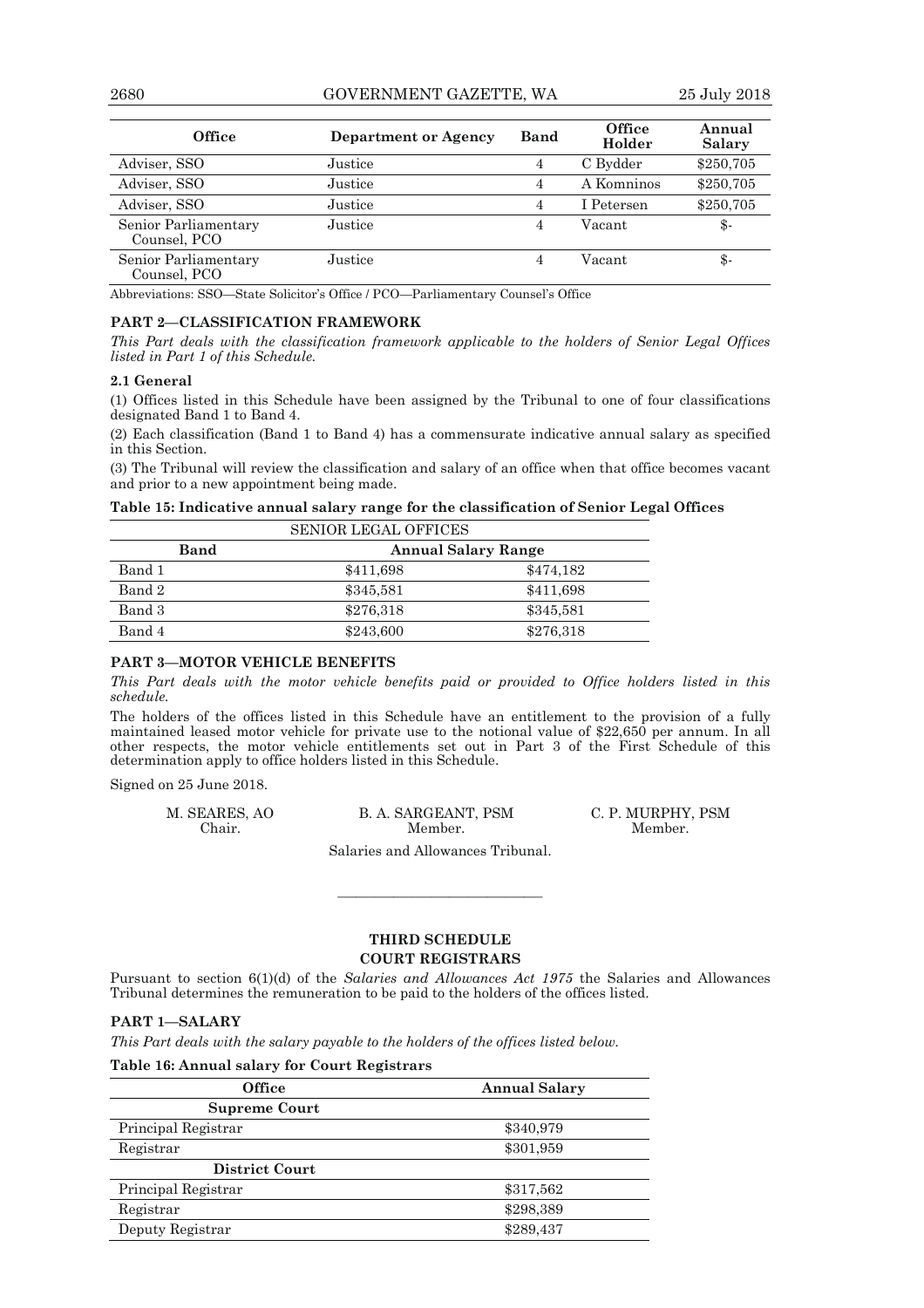#### **PART 2—MOTOR VEHICLE BENEFITS**

*This Part deals with the motor vehicle benefits paid or provided to Office holders listed in this schedule.* 

The holders of the offices listed in this Schedule have an entitlement to the provision of a fully maintained leased motor vehicle for private use to the notional value of \$24,000 per annum. In all other respects, the motor vehicle entitlements set out in Part 3 of the First Schedule of this determination apply to office holders listed in this Schedule.

Signed on 25 June 2018.

M. SEARES, AO B. A. SARGEANT, PSM C. P. MURPHY, PSM Chair. Member. Member. Chair. Member. Member.

Salaries and Allowances Tribunal.

———————————

**FOURTH SCHEDULE DIRECTOR OF PUBLIC PROSECUTIONS AND DEPUTY DIRECTOR OF PUBLIC PROSECUTIONS** 

Pursuant to section 6(1)(e) of the *Salaries and Allowances Act 1975* the Salaries and Allowances Tribunal determines the remuneration to be paid or provided to the holder of the offices of the Director of Public Prosecutions and the Deputy Director of Public Prosecutions.

#### **PART 1—SALARY AND ALLOWANCES**

*This Part deals with the salary and allowances payable to the Director of Public Prosecutions and the Deputy Director of Public Prosecutions.* 

#### **1.1 Director of Public Prosecutions**

(1) The holder of the office of Director of Public Prosecutions is to be paid a salary of \$486,517 per annum.

(2) All other allowances payable from time to time are the same as provided to a Puisne Judge of the Supreme Court of Western Australia.

(3) Pursuant to clause 2(a) of the *Director of Public Prosecutions Act 1991* the Director of Public Prosecutions has the same annual leave, sick leave and long service leave entitlements as an officer of the public service.

#### **1.2 Deputy Director of Public Prosecutions**

(1) The holder of the office of Deputy Director of Public Prosecutions is to be paid a salary of \$397,766 per annum.

(2) All other allowances payable from time to time are the same as provided to a District Court Judge of Western Australia.

#### **PART 2—MOTOR VEHICLE BENEFITS**

*This Part deals with the motor vehicle benefits paid or provided to the Director of Public Prosecutions and the Deputy Director of Public Prosecutions.* 

#### **2.1 Motor Vehicle Entitlement**

The Director of Public Prosecutions and the Deputy Director of Public Prosecutions each have an entitlement to the provision of a fully maintained leased motor vehicle for private use to the notional value of \$26,900 per annum. In all other respects, the motor vehicle entitlements set out in Part 3 of the First Schedule of this determination apply to these office holders.

Signed on 25 June 2018.

M. SEARES, AO B. A. SARGEANT, PSM C. P. MURPHY, PSM Chair. Member. Member. Chair. Member. Member.

Salaries and Allowances Tribunal.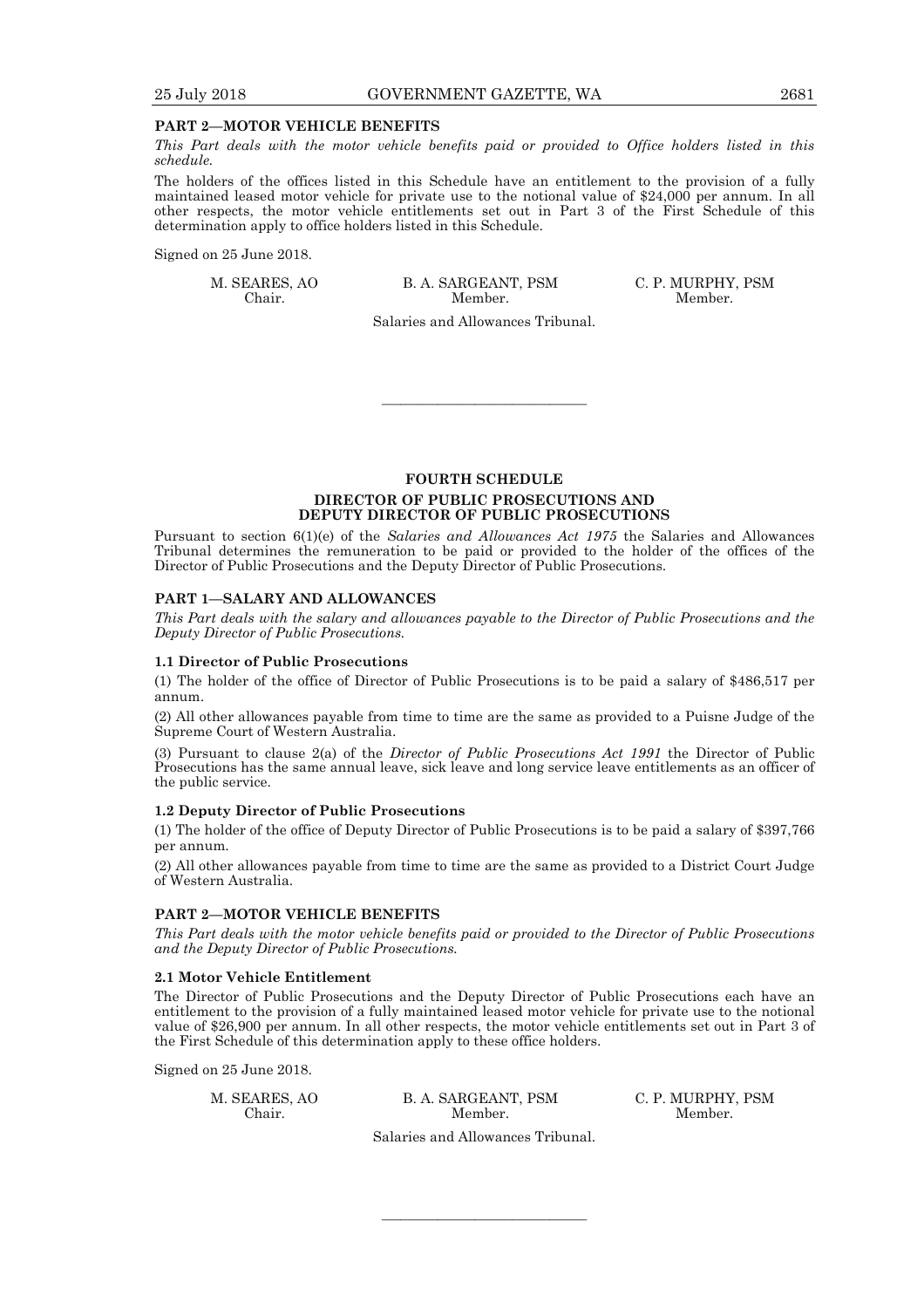#### **FIFTH SCHEDULE**

# **CLERKS AND DEPUTY CLERKS OF THE PARLIAMENT**

Pursuant to section 6(1)(c) of the *Salaries and Allowances Act 1975* the Salaries and Allowances Tribunal determines the remuneration to be paid or provided to Clerk of the Legislative Council or Clerk of the Legislative Assembly or the Deputy Clerk of either House.

#### **PART 1—SALARY**

*This Part deals with the salary payable to the holders of the offices listed below.* 

#### **Table 17: Annual salary for the Clerks and Deputy Clerks of the Parliament**

| <b>Office</b>                            | <b>Annual Salary</b> |
|------------------------------------------|----------------------|
| Clerk of the Legislative Council         | \$219,380            |
| Deputy Clerk of the Legislative Council  | \$168,709            |
|                                          |                      |
| Clerk of the Legislative Assembly        | \$219,380            |
| Deputy Clerk of the Legislative Assembly | \$168,709            |

#### **PART 2—MOTOR VEHICLE BENEFITS**

*This Part deals with the motor vehicle benefits paid or provided to Office holders listed in this Schedule.* 

The holders of the offices listed in this Schedule have an entitlement to the supply of a fully maintained motor vehicle for business and private use.

Signed on 25 June 2018.

M. SEARES, AO B. A. SARGEANT, PSM C. P. MURPHY, PSM Chair. Member. Member. Chair. Member. Member.

Salaries and Allowances Tribunal.

———————————

# **SIXTH SCHEDULE SOLICITOR-GENERAL**

Pursuant to section 4 of the *Solicitor-General Act 1969* the Salaries and Allowances Tribunal determines the remuneration to be paid or provided to the holder of the office of the Solicitor-General.

#### **PART 1—REMUNERATION**

The holder of the office of Solicitor-General is entitled to remuneration of \$596,903 per annum inclusive of salary, motor vehicle entitlement and superannuation. This remuneration is provided on the basis that the holder of the office of Solicitor-General has not retained the right to private practice.

#### **PART 2—MOTOR VEHICLE BENEFITS**

For the purpose of superannuation the notional value of the motor vehicle entitlements is \$26,900 per annum. In all other respects, the motor vehicle entitlements set out in Part 3 of the First Schedule of this determination apply to the Solicitor-General.

Signed on 25 June 2018.

 M. SEARES, AO B. A. SARGEANT, PSM C. P. MURPHY, PSM Chair. Member. Member. Salaries and Allowances Tribunal.